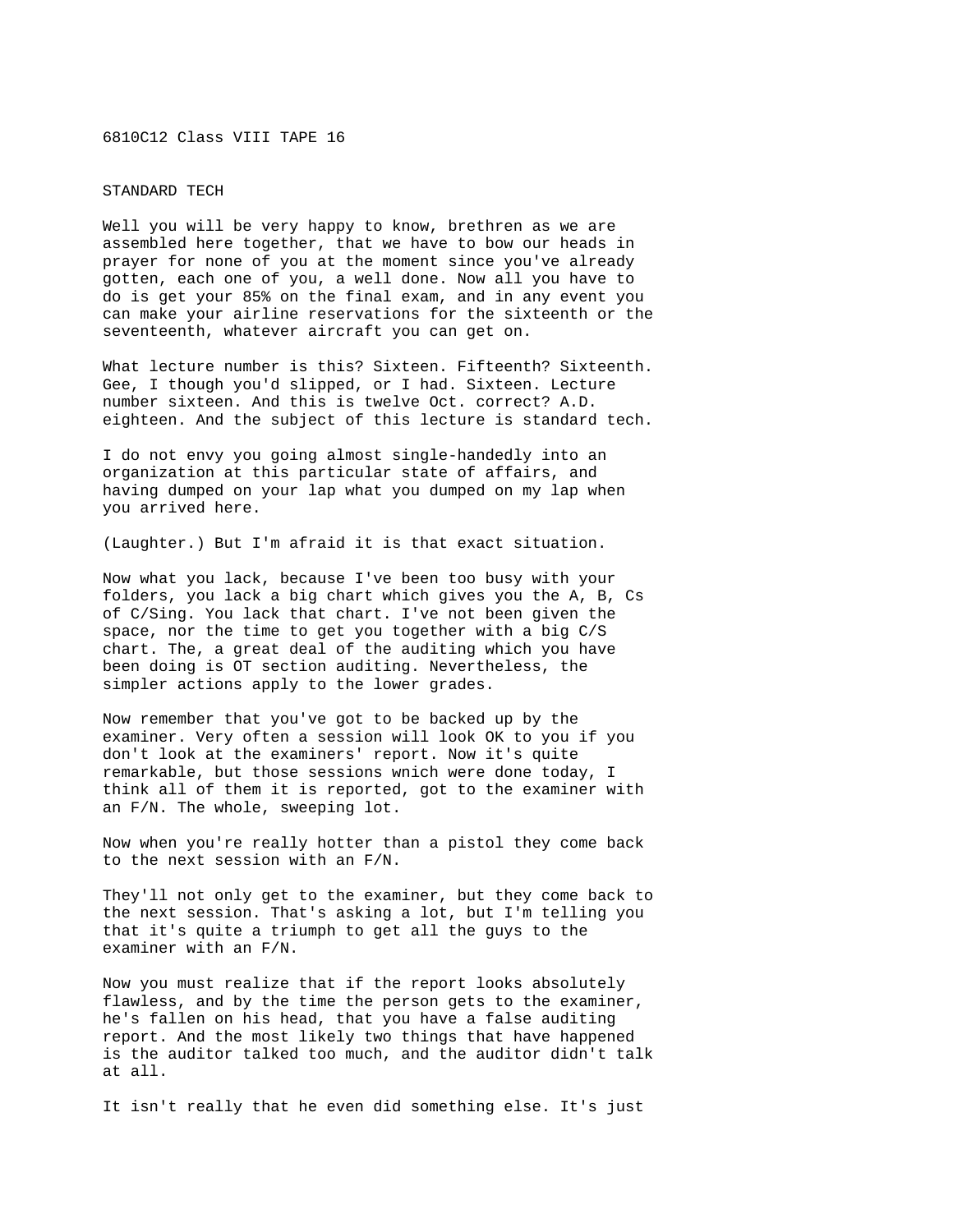that he did too much in the way of gib, gab, gab, gab. He got the PC distracted and upset, or he just didn't give him the commands.

Now the other type of additive you can usually spot, because it's very often in the auditing report. "Do you have a present time problem? What postulate did you make that gave you that problem? What counter postulate was there to this. Very good. Then give me a problem of comparable magnitude to it. Fine. Alright, good. Now invent a problem. Good." You know there was actually a folder around that's got that in it? From a Class VI auditor. Wow! And of course the PC just fell on his head. Well that was easy to spot. Don't you see? That's easy to spot. The hidden one is all of the stuff that didn't get into the report.

Now you can very often tell all the stuff that didn't get into the report by the time of the session. The session is one and one half columns long, but consumed two hours. It doesn't make any sense at all. How could they have only one and one half column of work sheet, and worked at it for two hours? See, that's impossible. So therefore that's a false auditing report.

Just obviously on the face of it.

Now you are to use the examiner to investigate this sort of thing, and you can ask your examiner to ask the PC things. So you send the folder back to the examiner, and you say, "Examiner, get the PC in and ask him... " Do you follow? So then the examiner, and you just, you can even make together a little, a little form. You can mimeo a few forms off, you know? What you want the PC asked. See? You can get, you can get another point of view on this.

You can get the examiners' point of view.

Now don't think that the examiner has to be very skilled. People think they have to put Class VIs on, or something like that on the examiner post. No, all you want is an honest person on the examiner post. He doesn't even have to be trained in tech. 'Cause what's he doing? He's reading a meter, he has to know the state of the needle, and he has to be able to write the language you're auditing in. He also has to know that he must not make an evaluative glares and sneers, and he mustn't ask a lot of silly questions, unless he's been told to ask some questions.

Now when you, you can have a PC brought to the examiner. You get this auditing report back, and you say, "Oh my god, what the hell is this all about?" And you're trying to figure out what the hell. It's this thing within two hours. And you have one and a half columns of work sheet.

And it didn't seem to work out. And the guy got to the examiner with a D/N and the TA at 5.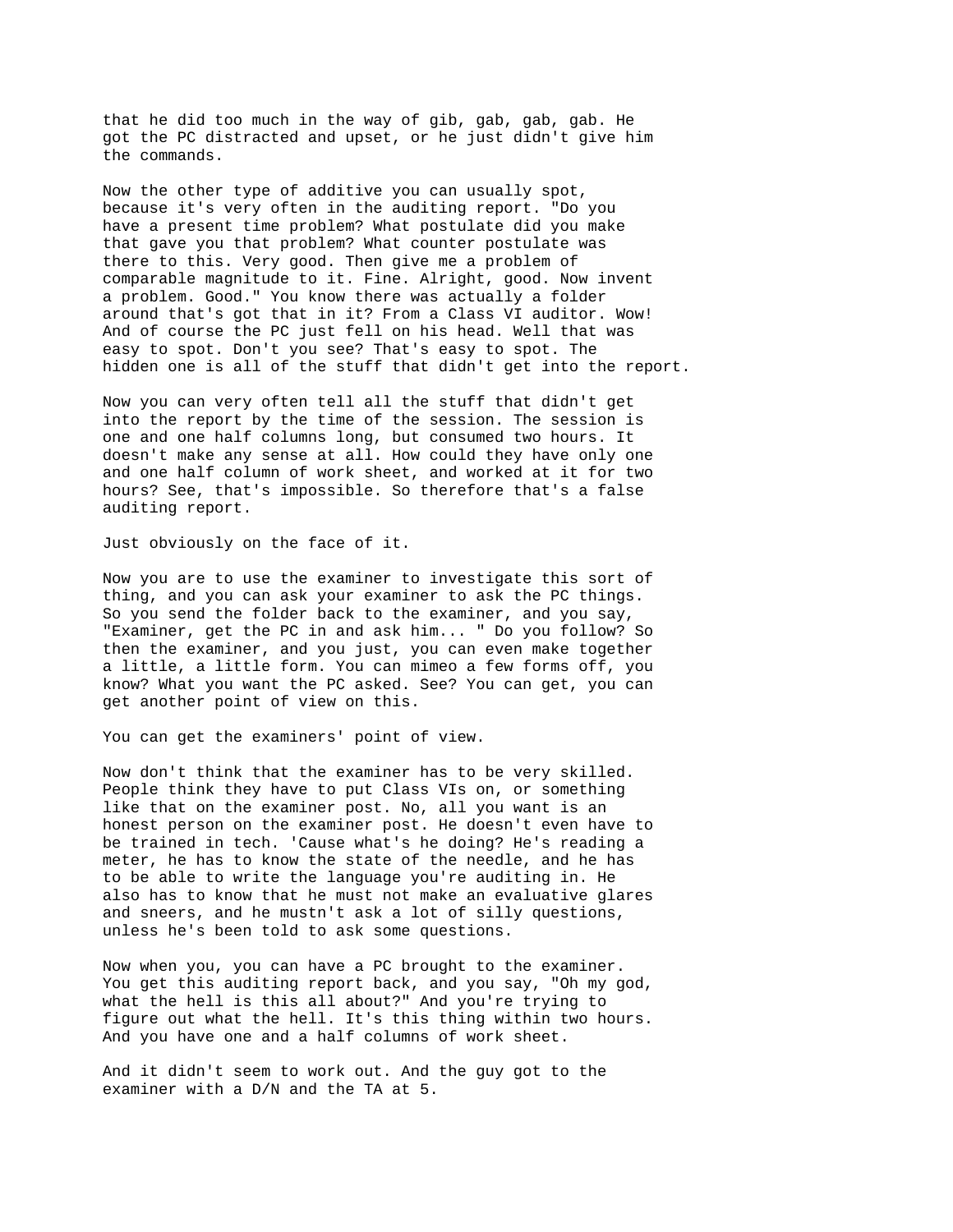What in the name of god happened? He left the session three minutes before with an F/N at 2, but now it's at 4. What the hell is going on? What is going on? Alright, well you don't know, so don't hang yourself up in a mystery. Any question you have about it, write out the questions and get the answers from the examiner. You don't call in the PC. You send the folder with some questions down to the examiner. Examiner calls in the PC, asks the questions.

Now you normally will get these things just on a straight examiner form. That is an additional line I'm showing you exists, don't you see?

Now, if you've got five, six, seven folders, which have appeared to you totally well done, and the examiner report was great on them, and you notice all of a sudden that four of these five are back in review within about forty eight hours, what do you do about that? You convene a board of investigation, or a comm ev. 'Cause brother, you're dealing with false reports. It goes straight onto the ethics line.

You can ask the ethics officer to interview these people. It is the least action you'd take. And you can convene a board of investigation, because your neck is out a miles. Your neck is out a mile. People suddenly start accusing you. You see, you get the condition you don't assign.

That's the horrible part of it. If some guy's in non-existence and you don't assign nonexistence, first thing you know you're in non-existence. It's a weird, it's a weird mechanism. And it happens. It's actual factual.

So therefore, if you get the thing stacked up, now don't go around grinding your teeth and snarling to yourself quietly, and so forth, just put it on the ethics line very forthrightly. What the hell happened? And you will just be amazed at the grossness of the error it took.

The auditors, all of a sudden, were writing all of their reports long after the session to make them look good. There's a collusion with the examiner. Something weird has gone on here, see? And the faster you cure it the faster your tech lines are going to work. So you just are alert all the way along the line when you're doing C/S work to these oggilty-boggeldy weirdities.

And don't you try to get weird to solve the situation on tech lines. These oggilty-boggeldy, what the hell is this? A guy has Power, 5A, three days later he's reported sick. Well you know the items of 5A are out. And although it looks good in the auditors' report, it might even have slid by the examiner somehow or another the fact that he fell on his head in any way shape or form. He got sick, he turned up as an ethics case, something like this. You know truly a false auditing report.

Now these are the fine points. These are the fine points of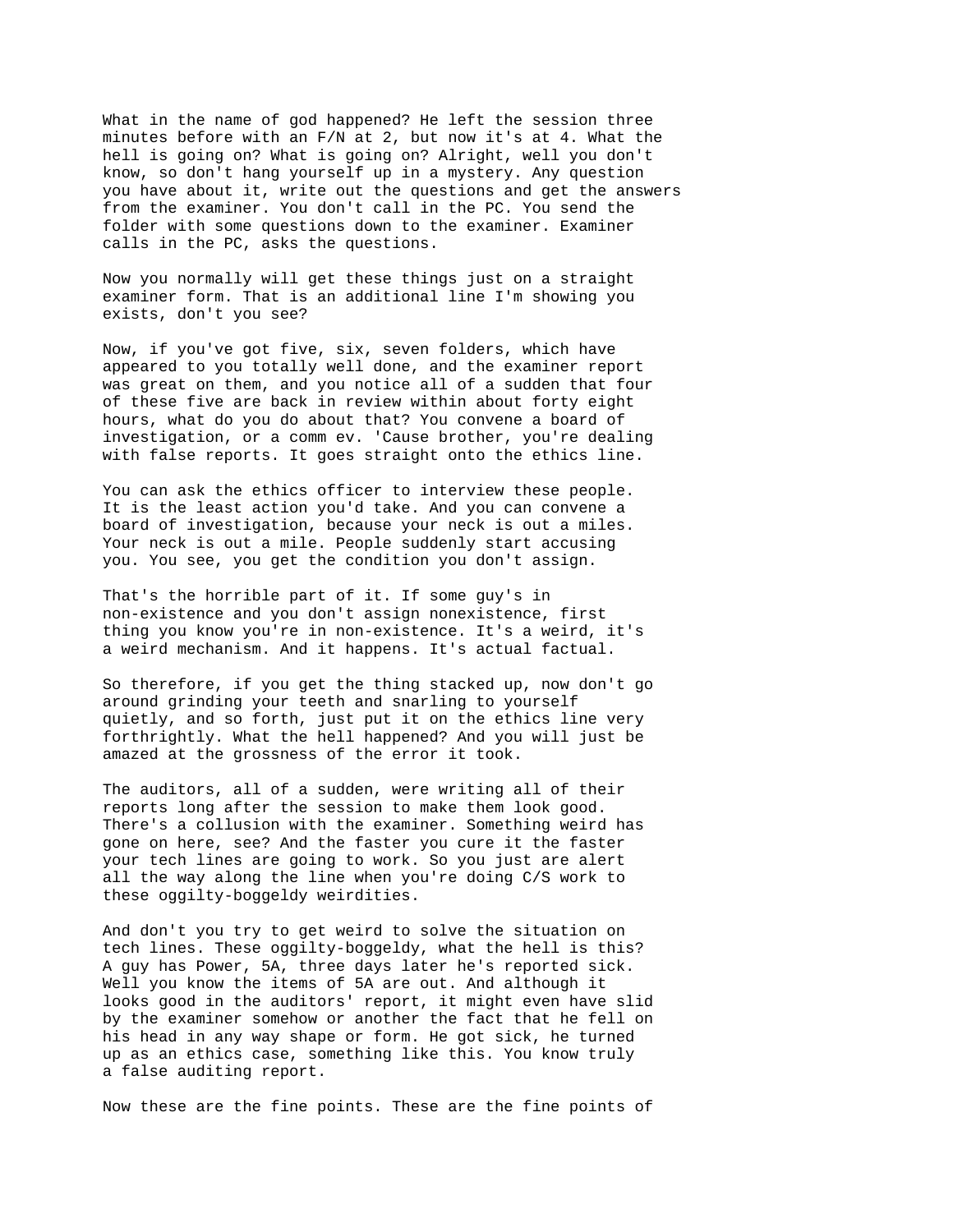being a C/S. Where you have to be clever in being a C/S is avoiding anybody pushing you into a position where you give unusual solutions. 'Cause every time they goof they'll ask you for an unusual solution. You're being asked to dig them out of it after they haven't done anything they should have done. Only they won't tell you they haven't done anything they should have done. So you could easily push yourself into a situation where you are being required to give unusual solutions when all you really are dealing with anyhow are false reports. So any unusual solution which you give, which is, which is based on a false report, will just wind the guy up in another ball. That's what I mean when I say take it easy. Take it easy on your "He's got to be audited this afternoon." This thing looks sour, looks like something unusual's going to have to be done, and so forth. Well you can have the PC called in and re-examined on a set of questions. On the basis of that if it doesn't true up you can turn it over to the ethics officer. You don't get any satisfaction there you can turn it over to a B of I or a comm ev. Do you follow? When these situations become consistent you make it a B of I or a comm ev. Don't let anybody get away with it. The next thing you know, you'll be doing your nut.

Now I'll let you in on something. It's only the lousy sessions that consume C/S time. It's only the lousy ones. It'd be interesting to look at the time dates if you knew the exact sequence of times, if you took a bunch of my C/Ses you would find that the well dones take about two minutes. And the lousy ones take up to half an hour. So, that I would be able to get through a tremendous stack, and I have done as many as forty six, forty six cases, C/Ses in one evening, with great care every line, don't you see? And the lapsed time was about ten hours. Now the funny part of it is, is out of that ten hours the easy ones didn't consume an hour of it. And the rest of the whole time was in trying to unravel the lousy sessions. And it's interesting that right at that state of time, not your folders but another zone of folders, and so forth, were being filled with false reports. And that was what was the trouble. There were a great many additives in the sessions which weren't being recorded. And very shortly I alerted, looked up, and got ethics in with a crash. It straightened out. It will straighten out. It'll all come out right now.

But when you find yourself then with C/S consuming too much time, and it's rust a hard job plowing through this, know then that you're dealing with out tech and false reports. You just are. You could actually stack up the folders that are probably false reports. It didn't make any sense. You told him to do something Monday, and Tuesday it comes back as apparently done.

And Wednesday, why the case is misbehaving most remarkably, and that hasn't worked, so you say something else, and it comes back to you on Thursday. And this TA is way up and everything seems a bit awry. Well the first thing it tends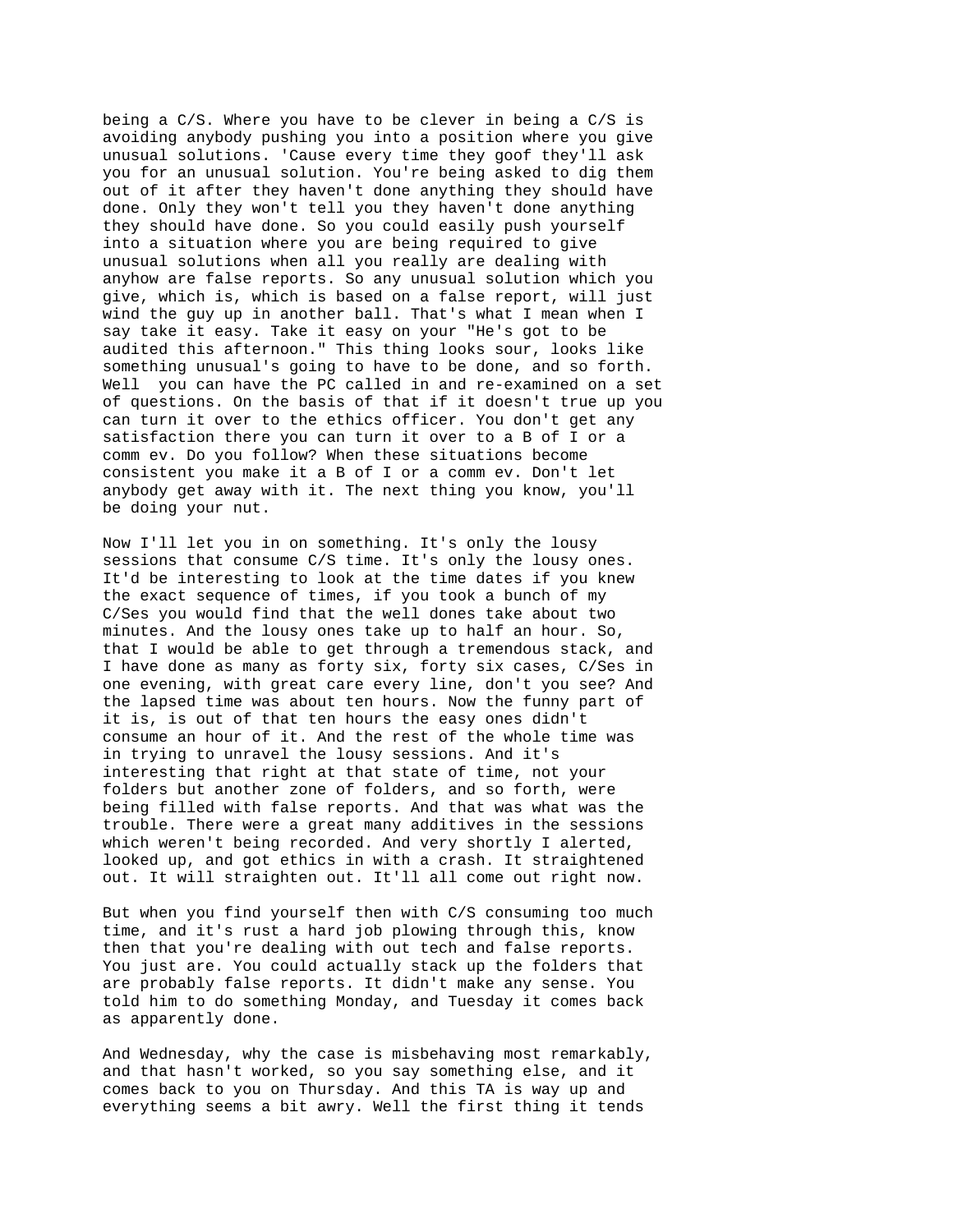to do is shake your confidence in what you yourself are doing. You can get into a "what the hell", you know? I have. "What in the name of god is going on?" Perfectly valid sessions, they're all written up beautifully. Only those sessions didn't take place. Do you follow? Now that's pretty gruesome. That's pretty gruesome. But somebody can throw you an awful curve this way.

Now there isn't any unusual remedy for the situation. A certain percentage of this sort of thing will happen, so you simply take care of it that way. Any time, you make it rule, any time you're asked for an unusual solution you turn it over to the ethics officer or the examiner. You get a note from an auditor. "This person is waf waf in waffle waffle waffle, and yowf waf waft and you've already C/Sed the folder twice let us say. Two times, and it's waffle waffle waffle waffle. Don't you go waffle waffling. Your line to that PC is being cut in some fashion or another, and you'd what not or will not know until you get some further information. So you, the least thing you can do is turn it over to the examiner and have the PC interrogated.

The next thing you can do, maybe after you've done that, a second action is turn it over to the ethics officer. Let him look into this. What's the ethics records involved here? See what I mean? In that way you'll stay out of trouble. It'll all go smooth as glass. Standard tech is in or it's out ethics. Do you see? You can't get standard tech done while ethics is out. Somebody's giving you false reports, somebody's getting away with murder, and it's just amazing. It's amazing what can happen. Amazing. You will find all kinds of weird things. I've been through all this in organizations all over the place. I don't think there's anything much could happen that hasn't happened in infinite variety. I've had tremendous numbers of wins, tremendous numbers of successes. But some of these points really stand out.

One time I found that the D of P couldn't possibly get much done. Yet there were thirty five auditors on staff. But there was very little happening. And you know I found the registrar was scheduling the PCs. They weren't being scheduled by tech services, they were being scheduled by the registrar. And the registrar would schedule them this way. A person would come in, and the person didn't, wasn't even asking when he should be audited or when he shouldn't be audited, and the registrar would just automatically volunteer, "Well how much time, how much spare time do you have?" And the person would say, "Well I don't know. I'm usually free after seven o'clock in the evening." "Well very good. Let's see. Eight o'clock Thursdays. How is that?" Every Thursday they were going to have a one hour session.

See, here was complete out-administration. Well nobody could run that HGC. It was impossible. They had to have this vast number of auditors who didn't have anything to do.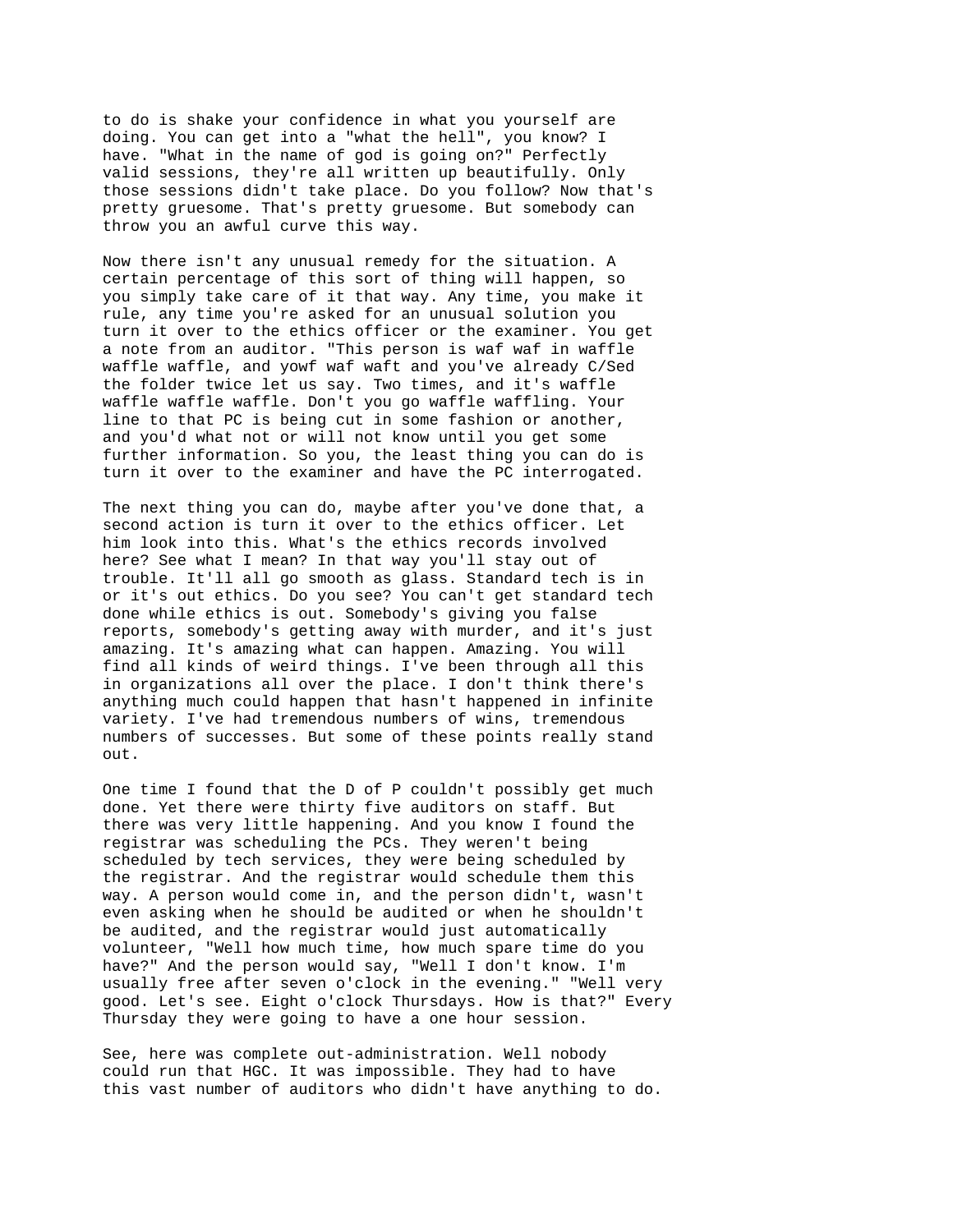They didn't have anything to do because no PCs ever showed up. In processing at any given time there were eighty or ninety PCs. Well my golly. You would have figured that thirty five auditors would have cleaned up eighty or ninety PCs in one awful rush. They would've been out of work by Thursday, don't you see? 'Cause the sessions weren't all that long. But it was so fixed that an auditor was only about doing an hour worth of work every two days. They could have gone on this way for years. And they also could have gone completely broke. Do you see?

Now a situation like that makes it impossible for a C/S to keep anybody busy or live. So this is the other side of out-admin. Now you, in the first place, don't care how much time that PC hangs around, as long as when he is to get a session he gets the session, and what happens in that session is what you said was to happen in it. And then, you take a look at the session, and then the next time he's to get a session, somebody brings him in and gives him a session. In other words, your tech services is operating against the action of C/S and the availability of auditors. Pongety pongety pong. Well that's all an administrative action.

Now it can go the other way around, where you have somebody else entirely, who is completely out of a zone or area, who's doing all the scheduling that hasn't anything to do with anything. You know? It's all being scheduled by the HCO Exec Sec. And therefore you can't get people audited when they're supposed to be audited. The less days you leave a bad 5 out of action, the less, the better. If you've got to correct 5A, or something like that, and you want it corrected now. That evening, if possible. So somebody in tech services has got to be on the ball and be able to call in whoever it is.

So they have troubles. So, tough. That's tough. You don't care how much trouble they got.

You're whole action, you're whole action is getting the C/S done. Getting the C/S done, and getting the case gaining. Do you, do you see? So your administrative play, you see, falls in against the tech. And these two things are coordinated, one against the other. Now you don't want tons of auditors sitting around on PCs who are falsely and weirdly scheduled, and so forth. The scheduling of PCs is very much in the hands of the tech services. And it's very much under the orders of the C/S. Just recently, believe it or not, in another zone I had two PCs who just plain goofing it, boy. They were goofing it up most gorgeously. And another PC who was pleading that he should go to the hospital and have his throat cut or something. And he had this as a thing. And, you ever once in a while go into a hospital and you ask some of the patients. "Well I'm going to have an operation, ha ha heh." So you say, "Is anything wrong with you?" "I don't think so. Oh yes, I;ve, I've got something. I don't know what it is, just something. I had something else last week, but they're going to operate on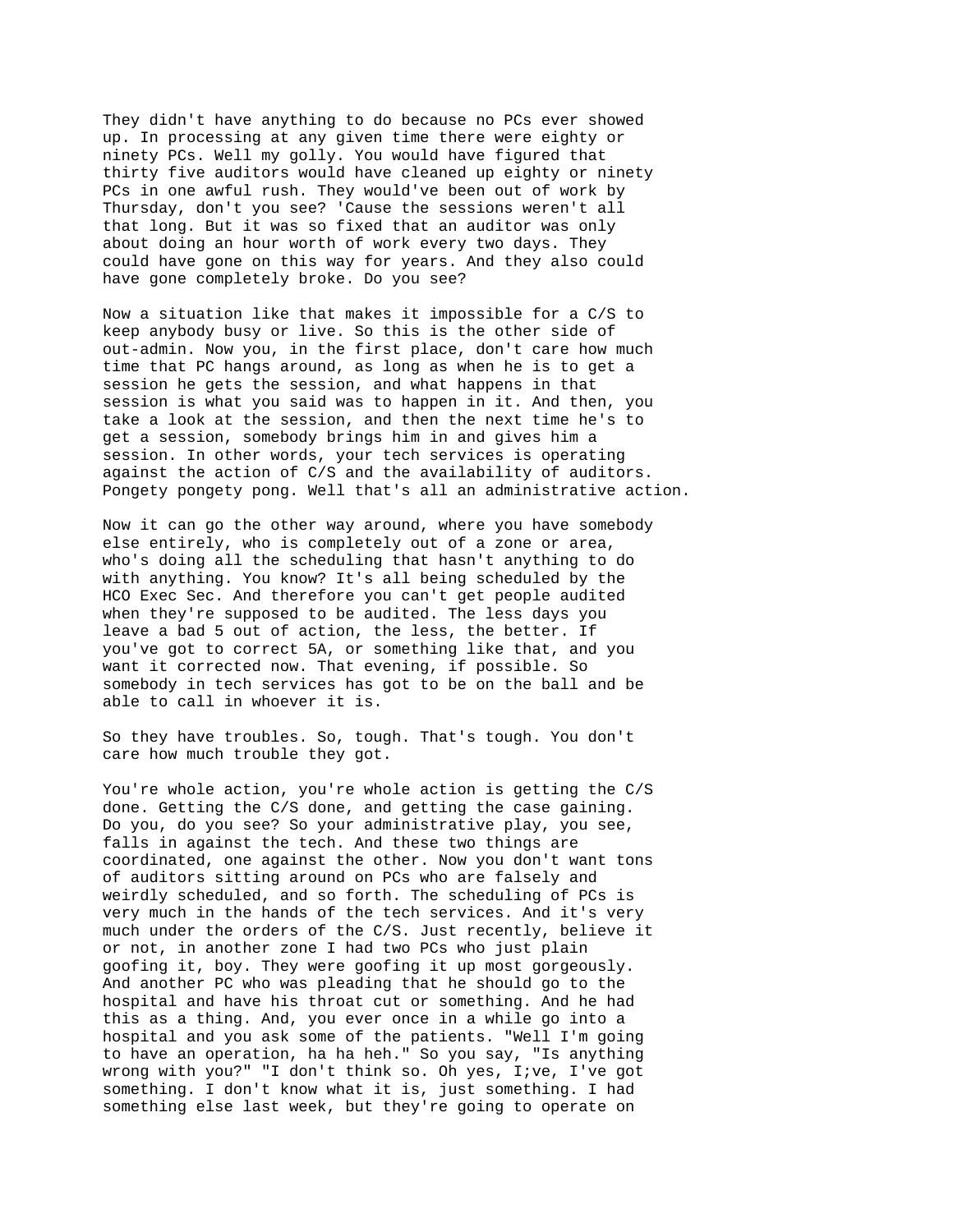me." Guys are just dramatizing, see? So I was ordering these people to be audited, and audited now. And boy, you would be surprised at the amount of force and pressure I had to bring in to get them audited, and the guy who was pleading to have an operation, they didn't get around to him. He went over, and the next thing I heard, he'd had his operation. Ah! One useless hole.

So you see, tech services, and so on, can fail to back you up. The auditing doesn't occur in terms of time when you want it, or they are trying to force you to get the case audited in some speedy fashion or something, to suit the convenience. You don't care how inconvenient it is for the PC. You get it? You don't care how inconvenient it is. You don't care how hard tech services has to work. This is to hell with it. You understand? And if it's a matter of straightening that case out carefully, you want that case straightened out carefully, and you want to watch every step of the case as it comes along the line, to then the ratio that the less trust you have in the auditor, the more actions and the more times you want to inspect it. Why sell down the river everything from zero to four? If you're going to sell anything down the river, let's sell the Ruds. Let him goof the Ruds. Let him goof a little assessment of some kind or another. Why sell a grade down the river?

Now this is all part of setting the case up to have the major action done. And you as a C/S have the job of setting the case up to get a major action done. Do you understand? So if there's any insecurity on your part that the case isn't going to be set up for the major action, and somebody's just going to slap-happy the major action on through the lines, bah! At that point you start putting on the brakes. See? Fly the Ruds. And give him any. Give him anything.

Don't give him a grade. So you fly the Ruds and... Don't give him a grade.

So there's two ways you can use little prep checks and L-1's and things. (Laughter.) In actual fact, in all respect to this class, I haven't been doing that just to give you something to do. I have used them meaningfully to set the case up better. But I wouldn't, I wouldn't think twice about it. Assess the following. And we've seen some, way back here that the PC was once a bank cashier. And seems to have failed at it. 'Cause it's back in some kind of a withhold he was giving. But when he was a kid he didn't want to be, he wanted to be a banker, but now he tells he better not. Because so on and so on. Well good. Alright. Alright. You got some clue.

We don't care where they got the clue. You can even issue interrogations to get clues. You saw me do it recently. "What is your state of OT?" And I picked out the physiological illnesses and audited straight in the direction to set the guy up, to bring up a section or zone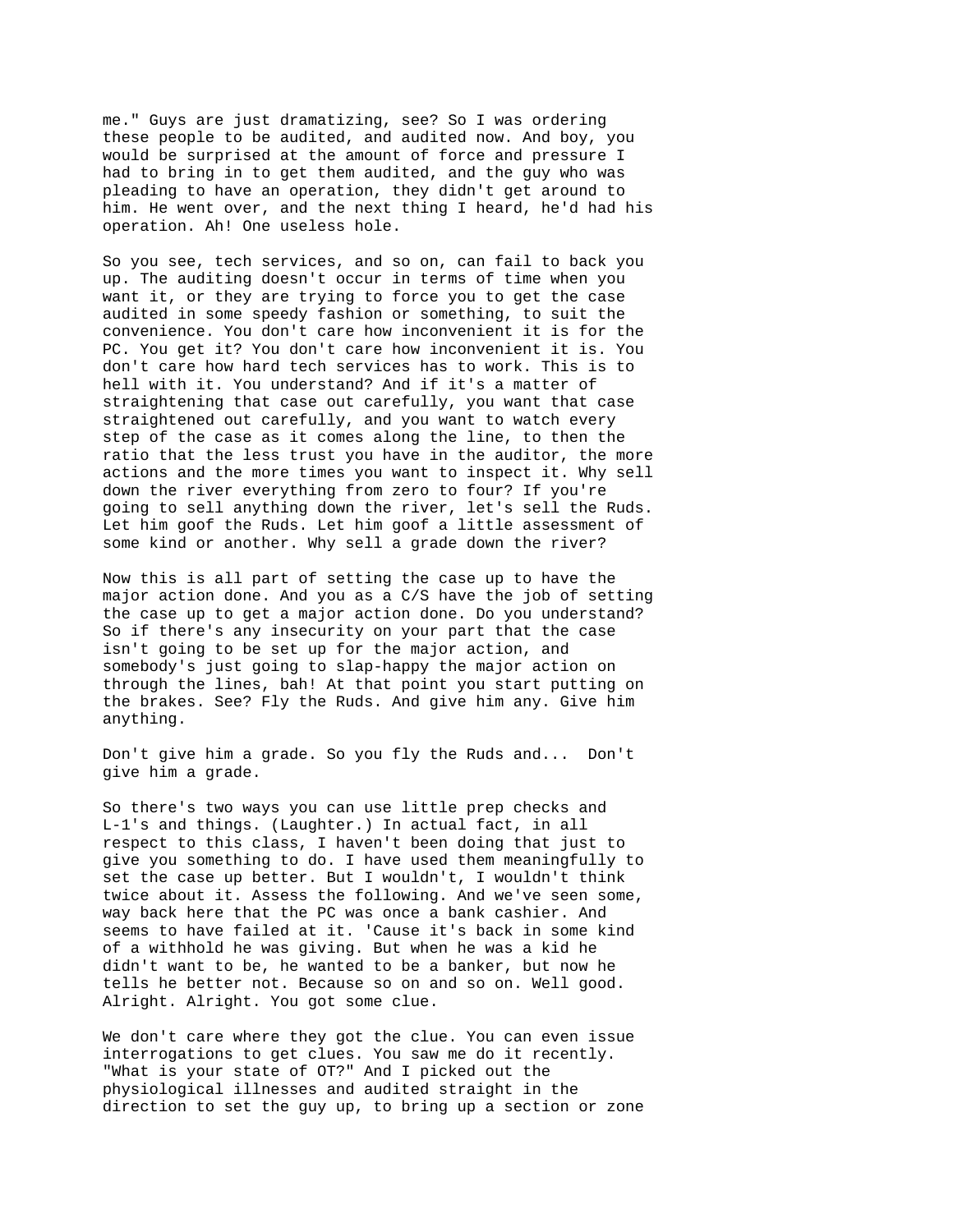of his case which must be holding him down from exteriorization.

Alight, now I gave you a drill on this, see? Now that isn't a standard form to amount to anything. But you can call it a standard form. You can make up these forms. "What careers have you followed that you have failed at?" Turn it over to the auditor and get it assessed. Prep check it. What you gonna get? You're gonna get the rehabilitation of a failed purpose. The guy is immediately going to be less tired. Well when you know when these things are the interplay is very simple. Once again under this heading, you're looking for a zone or area to audit so that you can test fly this PC. What's he gonna do?

So you never want to hand out major actions. "I have come to Saint Hill to have Power. I'm going to want my Power processing." "C/S, he's going to have his Power processing." Alright, somebody's going to try to tell whoever is C/Sing around there that it's really not necessary to C/S the folder before he gets his Power processing, because after all he hasn't had any Power processing yet. You don't know where this guy is within seven miles of being set up for Power. Power only works like a bomb, and only works fast.

I'll show you how you can save time. It only works fast when the PC is set up and pointed.

He's got to be all straight as a die, and then send him through Power, and pongo! You really get results - I've seen a PC completely change his character when he was set up for Power and had Power.

Alright. Now a PC who isn't set up for it, it doesn't even change his ARC breaks. So your proper action is to make very sure that anybody coming in for Power, has his folder at once turned over to C/S. And that the folder, whether or not you are the C/S or not, just make sure that the folder is turned over to C/S. And then they would test fly this guy. So we take some completely unlimited process, you know, like assess a list, prepcheck it, do L-1 on auditors, anything, you know? Assess a list, auditors, auditing, yowowowow. Do a list 1. Brrrrrr. See? Item by item, item by item, item by item. To F/N. Well Christ, you can tell by the length of that list how near he is to being acceptable for Power. The auditor, it didn't fly until item fifteen.

Wow! This case is charged up like a galvanic battery. I'll bet you he has not even vaguely got his grades. It was hard to do, don't you see? You could look over on the assessment, and that all seemed a bit difficult. But they managed to finally settle on 'auditing'. And then the L-1 on "auditing" went the whole page. Each one reading. Oh wow! Now do you see as a C/S you have an estimate of charge? How charged this guy is. Bow long does it take him to clean up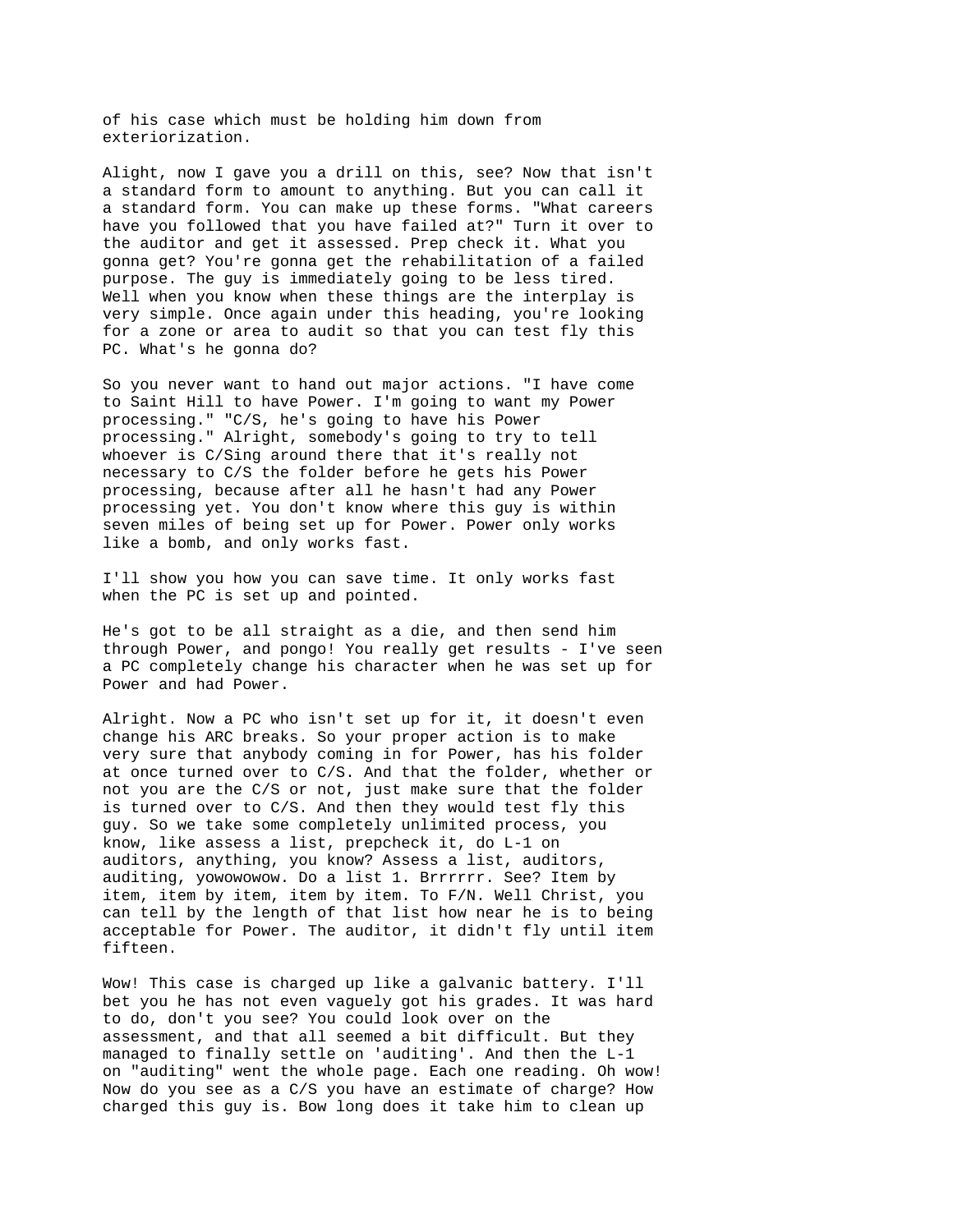his ARC breaks? How long does it take him to do this? How long does it take him to do that? It takes him a long time, case is heavily charged. Doesn't take him very long, case isn't heavily charged. It's elementary.

Now supposing the case has "been rehabbed" in Keckuk on all grades. And your first action of a prepcheck took all morning and half the afternoon to get it to F/N. Well I wouldn't, I wouldn't say your auditors TRs were any good doing it. But this is against, also against the fact that you must be dealing with a, a very charged up case. So alright. Let us rehab or run ARC Straightwire. Not as you've been getting ARC Straightwire to four. Fly the Ruds, rehab ARC Straightwire or run. Get the folder back. Boy, you're now liable to find the damndest things you ever heard of, see? Well we actually, actually either he didn't know what ARC Straightwire was. There was somebody that told him he was once run on a recall process, and he couldn't remember very much of the auditing. And it didn't F/N. The TA hasn't gone up terribly, and nothing bad has happened, and so forth. Now you're left with a riddle. Has he ever been run on ARC Straightwire? Hell now if the case is charged up you know at once that he hasn't actually gone up through the grades. There's something missing on the grade line.

Now if you don't trust the auditor too much you're going to make that; you're not going to throw away the whole rehab. You're gonna get ARC Straightwire rehabbed or run. Fly the Ruds, rehab ARC Straightwire or run it.

Now, if you really didn't trust the auditor at all you would say, "Check the state of ARC Straightwire and send me back the folder." Now from that data we could determine whether or not to rehab it or run it. So we could say, "Rehab it." Or we could say, "Run it." Do you follow? You could, you could slow it down to that, that almost nowhere. So the amount of action which you assign to be done is proportional to your confidence in the auditor in turning in a result and a factual auditing report.

And the action can get very damned complex after a while on this sort of thing. You can say, do this, do that, do the other thing, do the other thing, do the other thing, only god, they don't have a ball, see? Because auditing which is administered quickly without any chance for any intervening PTPs or anything like this, really flies the guy. But also, auditing which administered very badly is better done in little pieces, so that you can straighten it out before it all goes sour. Do you follow?

So this is the degree of approach, the degree of approach in case supervision. Now what you audit, what you order to be audited probably is occupying your attention. It probably is. I can turn you a chart out. I've been too busy working with your folders to give you a chart at this time, a chart will be in existence at the time anybody is listening to these lectures. And it's just an A, B, C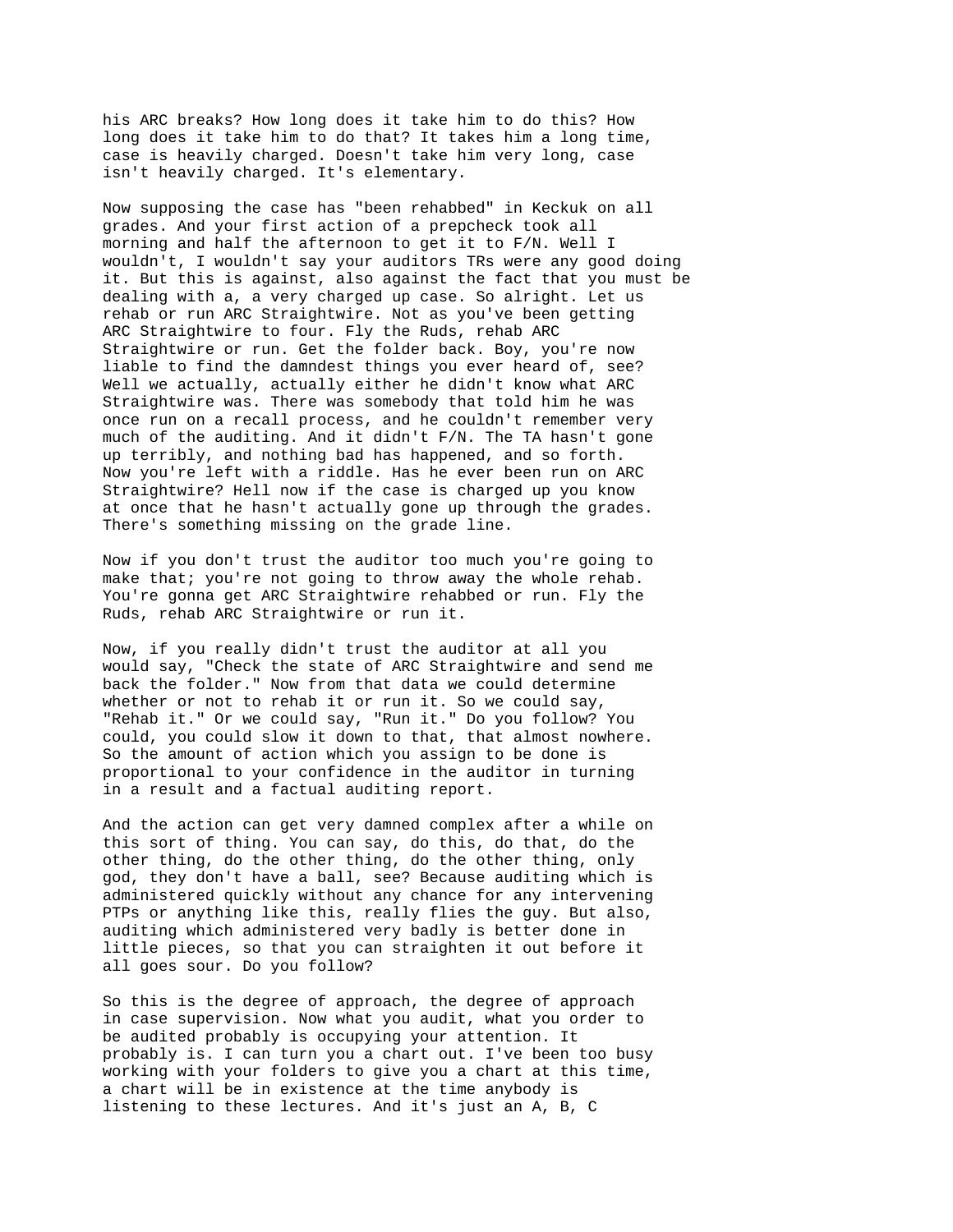proposition. One of the reasons I don't get busy on it, and so on, it looks too simple to me. The simplicity is so simple, and I see people bongle-bingling around on this.

Well, my god. What could they possibly be floofing about? You know?

And yet I see, I see early on in the Org 8 Course and with other experiences I've had recently teaching this, the most complex damn C/Ses you ever heard of! People, you know, they, they look at the - administrative blunders of sessions as something that must be remedied. I don't know why they have to go back to 1962 to get a comma corrected. What the hell is going on? Don't you see? I mean, I'm very puzzled about what is this surer complexity I suddenly see in my lap? And it's interesting, that for OT cases, for OT section repair and so forth, it's interesting that nearly all or your suggestions here, toward the end of this course, are dead on.

See? You're calling your shots dead on. And the only place I am in disagreement with it, is I find another piece I can take off. And you didn't quite see that I was heading cases for exteriorization by discharging them. So I was looking for another piece I could take some charge off, before I'd finally let it go. See? You get, you get what I was going, see? 'Cause I'm actually trying to set you up for 7 and 8. And this, this is really the auditing you're getting.

I'm just setting you up for that.

It isn't, it isn't that it's terribly far to go, or anything like that, or that you're in bad shape, or anything like this. But in numerous instances we have actually been able to bring about exteriorization and all that sort of thing. And I've been working on that, and so on.

Well this is not necessarily the target that you will find a lower grade case working toward.

What he thinks is wrong with him, what he thinks is wrong with him will be of one or two categories. He isn't total OT in the last ten minutes of the first session, you know, so that gives him a lose. And it was totally unreal to him. He wouldn't even know what the hell an OT was.

But it's usually he's measuring his gains about whether or not he worries about his wife. You know? So all of his gains are measured against something like this. Or, in the morning he has, his foot hurts. And after he's been audited does his foot hurt? See? This kind of thing.

So he has a tendency with his terrific complexity to start backing you into the field of healing, or something. And your stable datum, your stable datum on that is, is the case will right itself by you simply finding any available charge. You don't find any available feet. You just find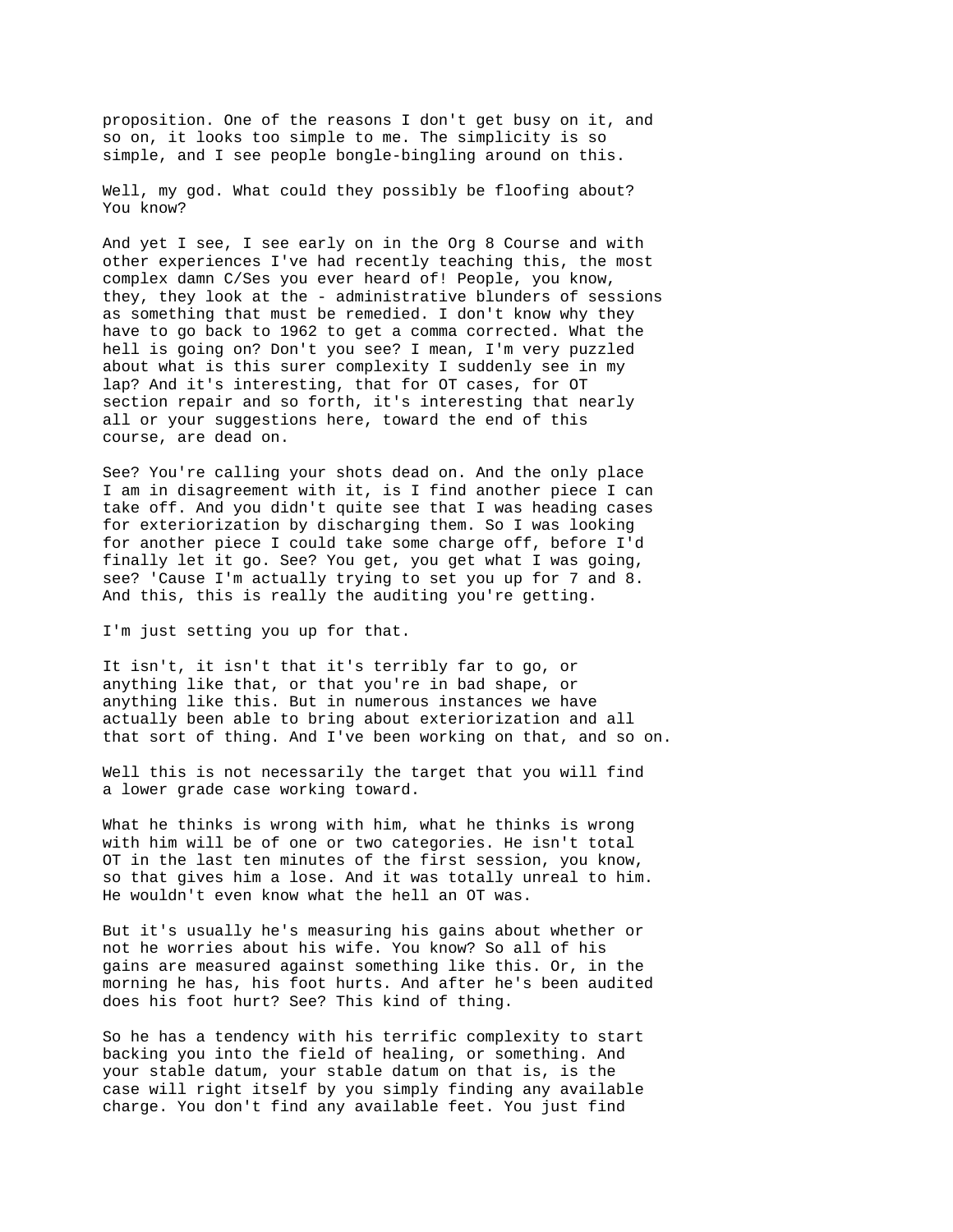any available charge.

Now I've tried to teach you a few times. Somebody comes in with a cold, or somebody comes in with an ear. Do you follow? Alright. Now I say, I say so and so and so and so. "Find an engram or chain and run it. First available that you can find. Just any engram chain that you run. Any engram chain you find on this case will have the ear on it." Do you follows Yeah. So it's, it's so...

So it's any available charge does anything. You see it's that gross. And in doing case supervision and in auditing, and so forth, you don't have to grope around to find the head or the bottom of the pencil. It's just what I've been trying to teach you. It's where can you get some charge off? How can we get some charge off?

Alright, if we can get some charge off of the guy, well we can straighten him up. If we can't get any charge off we won't. There is no magic button which makes a case well without taking charge off. See, all magic buttons, they might be awfully magic. But they will depend on the amount of charge they got off the case. Do you follow that? That's, that's the whole of it.

Now there's various things that actually mechanically render this, that and the other thing. Let's take an out of valence case. A case that is out of valence is already heavily charged. He'd have to be heavily charged. Now the exact mechanics of this are very, very interesting. And I'll let you in on one little series of processes.

You may or may not know that Power processing, in its' entirety, was synthesized by myself without using it on one single PC, and with having no subjective reality on it of any kind whatsoever myself, because I was already clear. It is one of those wild tours de force in the field of that. I set up what a case will be in the state of, and then figured out what it would take to bring about certain exact end phenomenon. And then wrote up each Power process, and then wrote up the three 5A processes on the same thing. Without a single test, without a single case, with no subjective reality on it, I didn't have any case that could be run on that. A little bit afterwards, to give you a laugh, I decided that I should probably be run on some Power processes to get a subjective reality on it. And about two commands later I was wrapped around seven telegraph poles. It did not function, boy. Because I was already clear. And I've noticed this before. When they try to rehab Power after clear, when they try to run Power after clear, it normally throws a guy into a rag bag, because his case is not in the shape that it takes it. So it's sort of cleaning a clean, it makes him look for things that aren't there, there are computations he no longer has, so to try to run them, he sort of has to mock them up, and when he does that, why he says he doesn't quite own them. And it tends to make them solid, and you're liable to put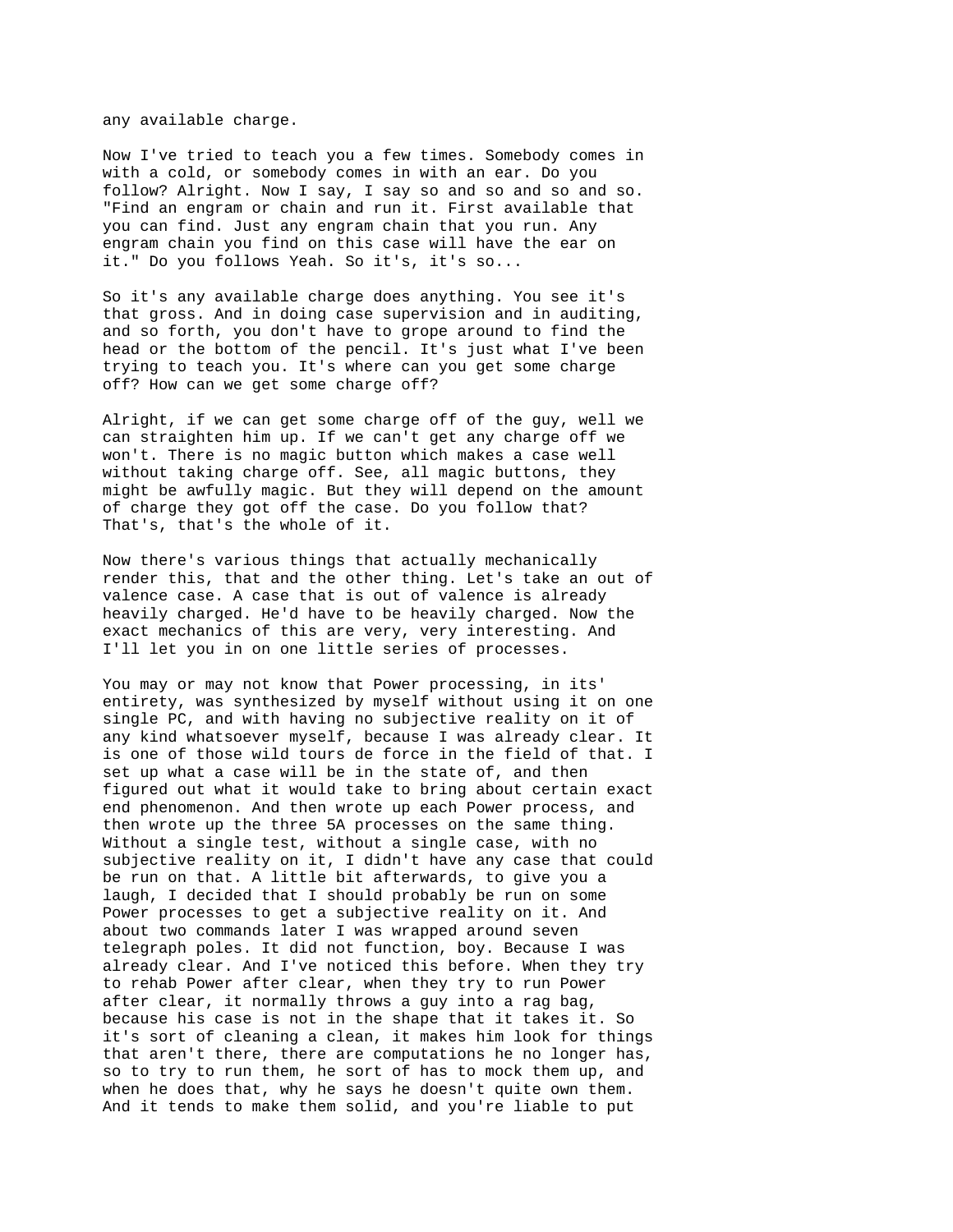him in the damndest black mass you ever heard of in your life. And then you're going to wonder where it came from.

But below clear, Power was totally synthesized. Every single step of it. And then, I wrote up the bulletins of Power, and they were all experimental bulletins, and put people onto Power, and did my first Power cases, and so forth, and they all came out like that. And I was watching it like a hawk, because I was doubly, trebly critical of it, because it'd been totally synthesized.

How the hell did these end phenomena be so exact? He so right on? See? They were perfect, on the line. So that was the they were supposed to behave, and that was the way they behaved.

And it wasn't because I was saying so, because I was saying they shouldn't behave that way.

And they went right on up the line. Bong bong bong bong bong. And we had Power processing.

Now, this is an interesting tour de force. Now there is another zone where this has just occurred in the low TA case. In order to teach this first Class VIII Course I had to know what a low TA case was. I knew what a high TA case was. But I had to solve, once and for all, what was the low TA case, so I could give you the hot dope, because that would make a zone or area in doubt, which was in the technique which would continue to worry you. Now I could handle a low TA case at OT 3, because it's forced into one position or another by body thetans. Either the body thetans are gone and he's still standing back thinking they're still there, you can do various things at this, but I had to know the identity of this. Well first it could be cured, more or less, at Power. Pr pr 6 has a tendency if run exactly correctly, to cure a low TA case. And it cures a few of them. But I had to find out exactly what this was. So I sat back and I figured out exactly what is a low TA case. Exactly what is one? And I want to teach you this exact mechanic, because this was totally by synthesis. I hadn't had a low TA. Don't know anything about them. No reality on this of any kind whatsoever. So I had to figure it out from scratch.

And here is the basic background of the low TA case. Now let me - Now let me show you here, let me show you here what we will call a time track. Now, this time track here is wide, from the bottom up, in terms of time. We don't care what gradients they are. This is the actual time track in which he would be in valence. You got it? He would be in valence. OK? Now, at this low point of the time track we have an area where the individual has had an incident on his own time track, which is so gruesome that he has gone into the behavior I have seen on some preclears. Some preclears desert their own sphere and action to a point where, in the engram, you pick it up originally, you fine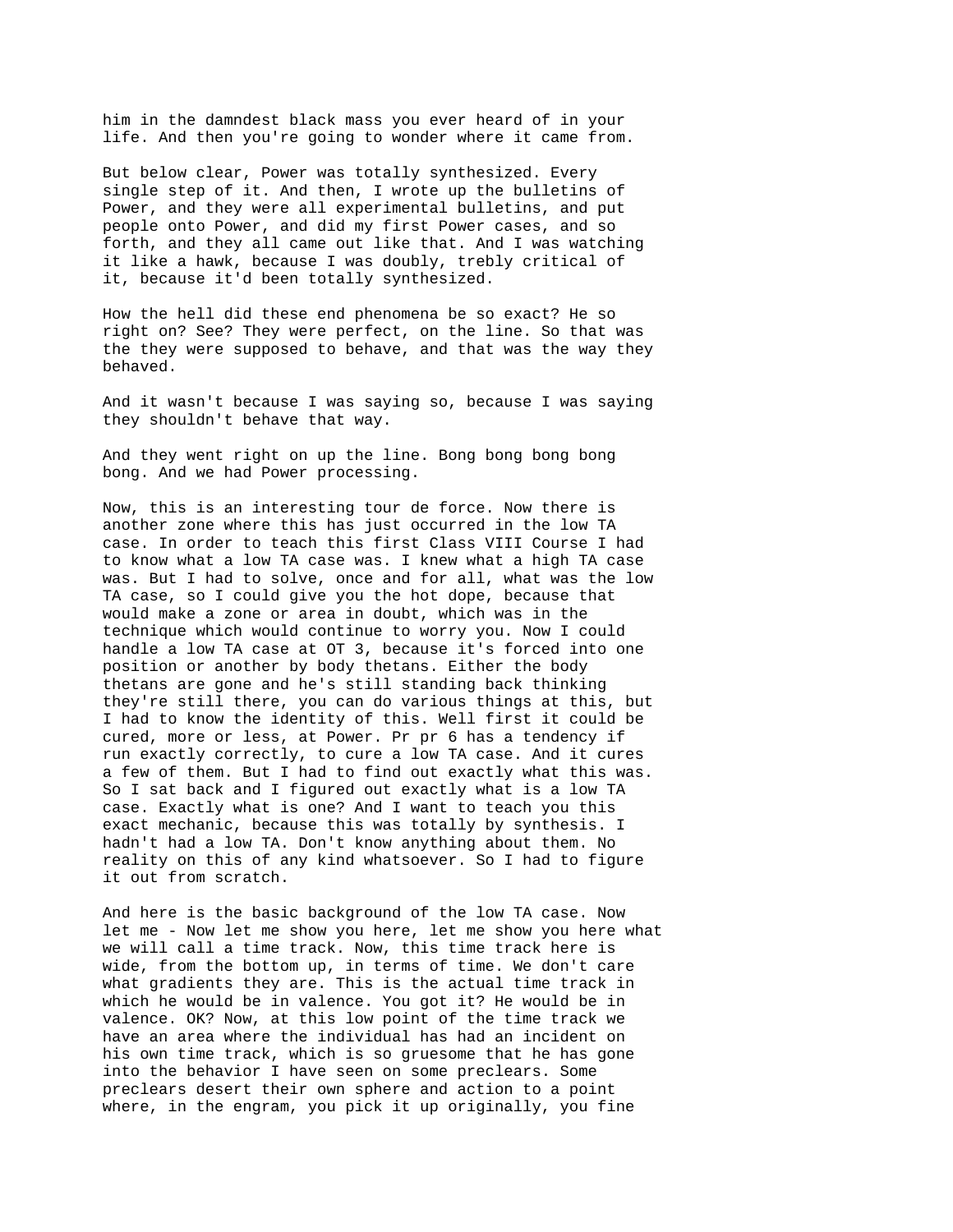they're a little girl in the crowd at this execution, and they can't quite tell what kind of an execution it is, but they're a little girl in the crowd. And you run it through the next time, and you fine out that there were actually a post on they think maybe, the gallows. And then you run it througn again, and you find out they finally discovered who they were. They were the headsmans' axe. And it's a beheading.

And then you run it through again and you find out that they're the headsman. And then you run it througn again, and so help me Pete, there they are on the block and down comes the axe.

In other words, they've gone out of valence successively and repeatedly, further and further out of valence. You got it? That was because they wouldn't want to be that, they couldn't confront being there, and so on. Now that experimental data is from way, way back. Way, way, way, way back. 1952, and so forth. So I would action, "What the hell is this low TA?" I know when the guy goes out of valence. I have this much check on it. When he goes into valence of a body thetan, or he goes out of valence, he goes into a low TA. Well what the hell could this be?

Alright, well what it was is he had this horrible experience. And he moved off there, off the time track. He moved from here over to there. He went. He says, "To hell with being that guy.

That guy gets into trouble. I'm somebody else now."

So there he was safely over there. Now that experience then keys out and, you see by a dotted line here, he comes back onto his own time track. And then he lives for a little while on his own time track, and then one day somebody's selling headsmans' axes or something, and he goes flip. And actually he goes back into that incident. It's a lock. He's now out of valence again. Do you see? You got it? And every time you have a lock on this you charge that up some more. Charge the basic incident up some more. See? So that's another bar. Another bar on the side over here. See?

So now he comes up the line again, and he comes all trustworthy, and everything is fine, and he thinks life is gorgeous, and everything is OK. And all of a sudden he gets himself into... He finds himself standing on the platform up amongst a crowd. And he says, "Oh my god!" You know, reality break. "Ahhh!" Break. No where to go. Another lock. Puts another one on here.

Down on this basic one. See? We'll try to label the engram. And this is lock one, the first time it happened, lock two, the second time it happened.

Now he comes back over here more cautiously. But when he runs into a little girl like the one in the crowd, he goes bango! Out here, out of valence, which is lock three. Got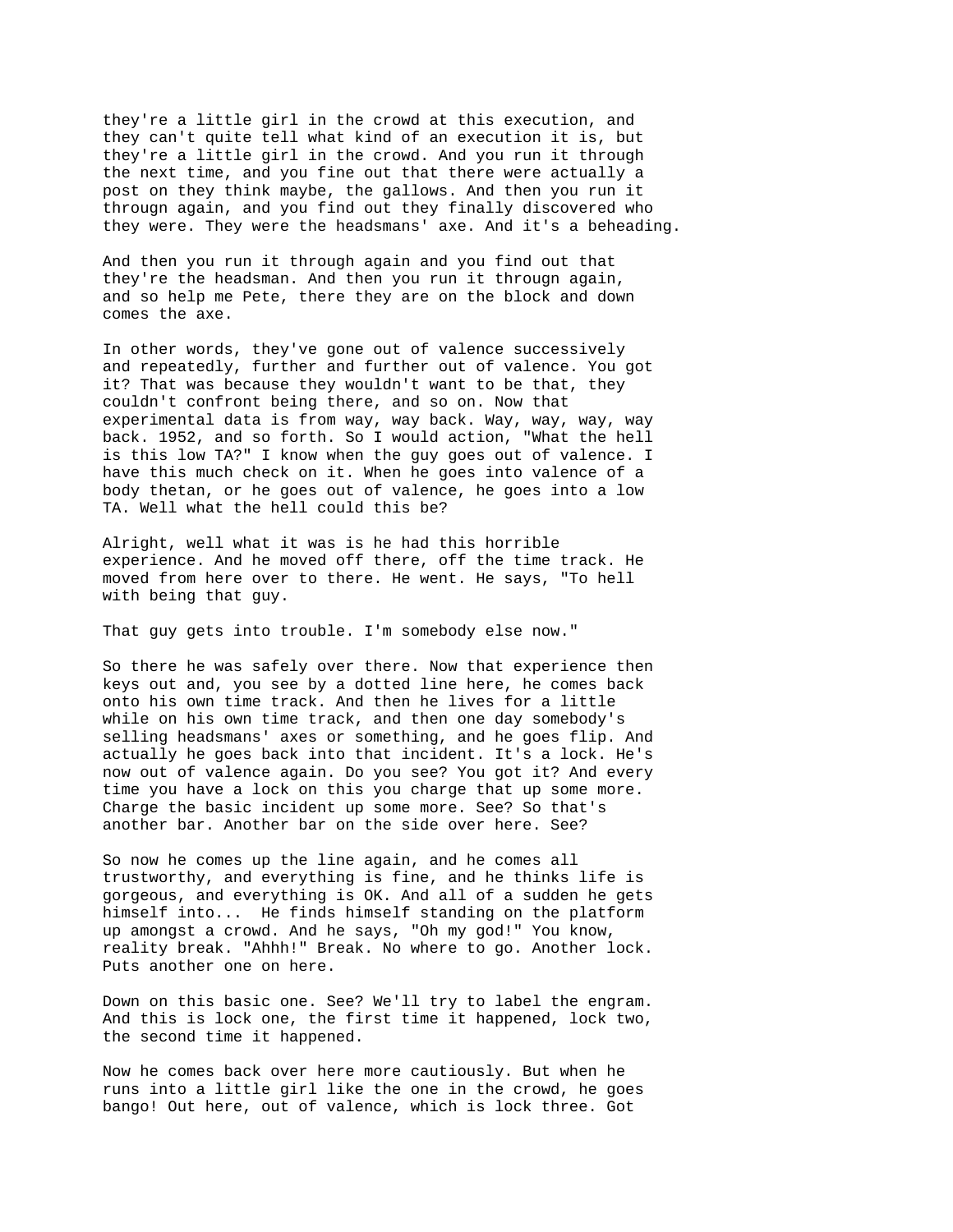it? Each time it's takes him longer and longer and longer to come back onto his own time track, and to be himself. Do you see? And every time this happens, there was lock one, lock two, and lock three. They're adding up charge down here.

Now after a while, down here in the engram, the guy, that thing is just so charged up with locks he couldn't get anywhere near it. He just couldn't come close to it. So that if you tried to get it by normal engram running, he just wouldn't go near it. And anybody who even faintly invalidates him, he's in such a state after a while, anybody who faintly invalidates him drives him out of valence. So his tone arm goes down.

So on such a person invalidation knocks his tone arm out of sight. That means that there is such an incident as this on the track. It is so neglected that even though he knows he's mocking things up and so forth, he doesn't even know enough about it to know that he's still mocking it up. Do you see that mechanism?

Well I figured this all out synthetically. This is all synthetic. Cause I don't have it. So what I did is I put together a whole bunch of words which when assessed would make a guy have the idea of moving on his own time track over to there. Overwhelmed, driven out, wiped out, anything you could think of, whereby he was gone here, and appeared over here at the engram.

Now when we assess that, this is the way it, this is the reason it works. When we assess it by, wiped out, overwhelmed, list LX1, when we assess this thing, why we get the basic postulate that's got him over here. We've kicked the edge of it. It's something like boy I don't want there to be anymore of that, whoa... And which comes under dislocated, see? Or denied, or some...

He's expressed it in some fashion, do you see? And now, here's the oddity. In order to run this engram, or get near this track, we have got to discharge the locks off the top of it. So we recall being whatever assessed. And that wuf wuf, that puts as you see these big X's, that knocks that off. Then that also knocks that much charge off the engram. Now we find the engram of being, he goes right there, and you get the engram wiped out. Now all of a sudden he can get into valence.

Now just to make sure that he isn't also hung with the overt, you can also run the overt chain of engrams, doing each one past an F/N. That is to say, you've got an F/N on the locks, you got an F/N on the, on the motivator engram, and you can get an F/N also on the overt engram.

Well by that time all of this slide out of valence every time I turn around is cured. And then he can get back to as-ising his own time track, because the trouble with this guy is, is every time he goes out of valence or is the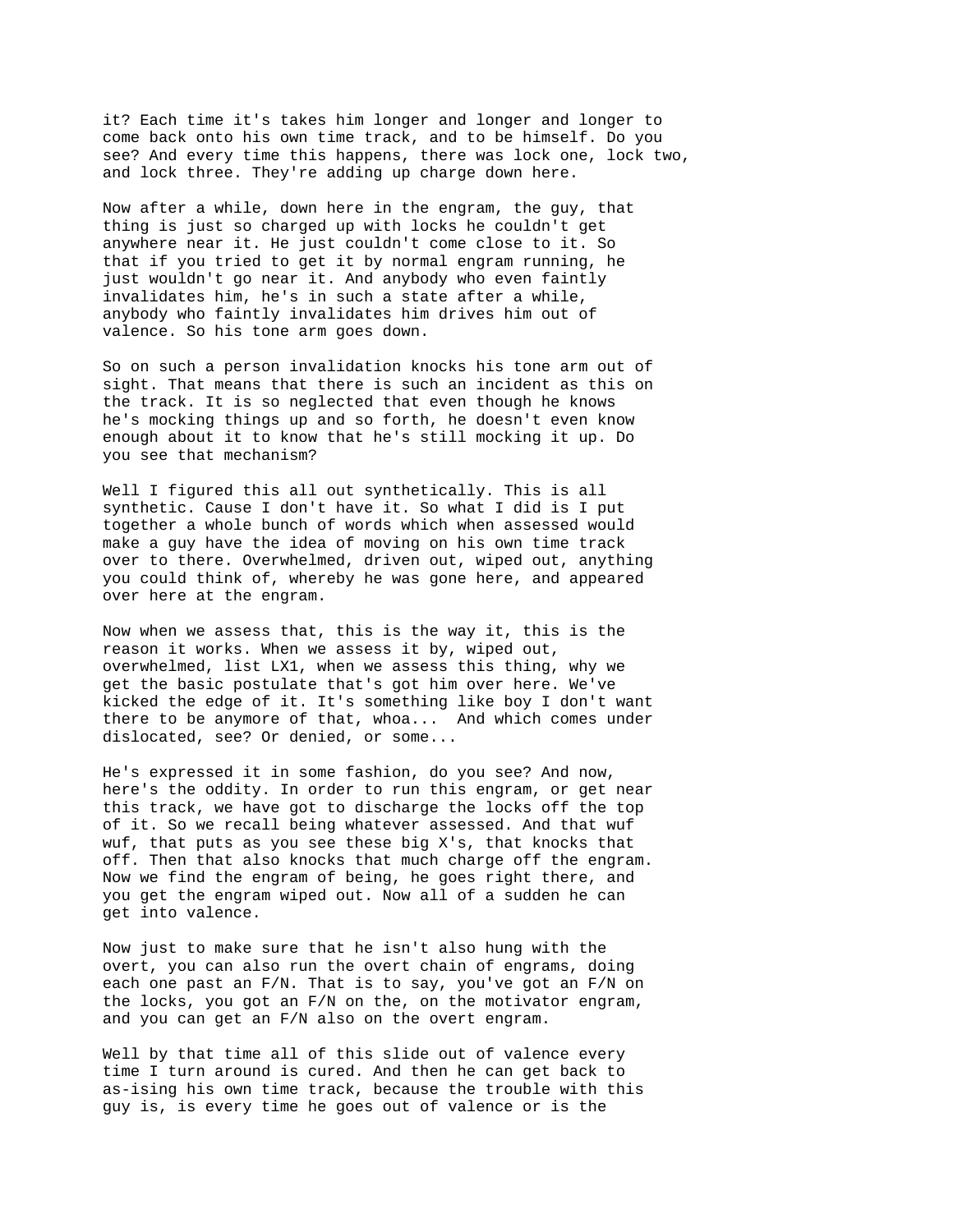least bit invalidated, he can't get any case gain. The auditor sits into the session, and slightly invalidates him, he slides out of valence, and therefore he doesn't as-is what he's running. So it won't F/N. He actually ARC break needles. He's just dead body. You got the silly mechanics of this?

Well, apparently that's the way it is. That's exactly the way it works out. The wildest thing you ever saw in your life.

So this type of action is as part and parcel of discharging a case. Do I make my point? (Yes.) Now this was an important zone or area of discharge, because I found there was some people that even though you did a four rundown, nothing much happened. So we had to figure out, because that coordinated against the fact they were low TA cases.

Now the odd part of it is you can do this exact action at engram level. Now this really puts one into your hands, boy. That takes a case that's all the way down there at the bottom of the grades. Well you can undoubtedly run it again, up along the line someplace. It will have changed. But this actually will run clear down at the level of Dianetic engram. So you've got a powerful tool in your hands.

So you find this guy and he just can't seem to make it. And he's got a black field, and he can't see anything. Well of course what he should do is get OT 3. But as the chances of running OT 3 on him without proceeding up through the grades is so slight as to skip it. You couldn't do anything with it. He'd look at you incredulously. He wouldn't believe anything about anything. But you can do this. He'll run very shallowly, he'll probably stay in this lifetime.

The engram will erase. He won't have any real idea of what's happening. But boy, will he discharge enough, and all of a sudden he isn't the black field case. Now that's your rough case. Not necessarily the case with the black field, 'cause he intends to be very often high. But they're alike overcharged. They alike don't as-is. But if you get your low TA case, that's the one you use. Got it? I tell you, it'd work on either one of them. But it's your low TA case special. Any such put together as you see in LX-1. And the handling of it is one, two, three, four. And you know exactly what it is.

Alright, now let's take another case. Let's take this, well let's take what used to be the black five. There's the invisible one too. See? But there's the black five. And he's way up through the roof. And he's reading at 5 on the TA. Now that comes down, ordinarily, on the process, "What has been overrun." Rehabbing each one.

You're going to have your heart broken here and there where you give that process out, because somebody's liable to just make a list. The worst you'll see on it is, they make a list and they don't even put down what read, and they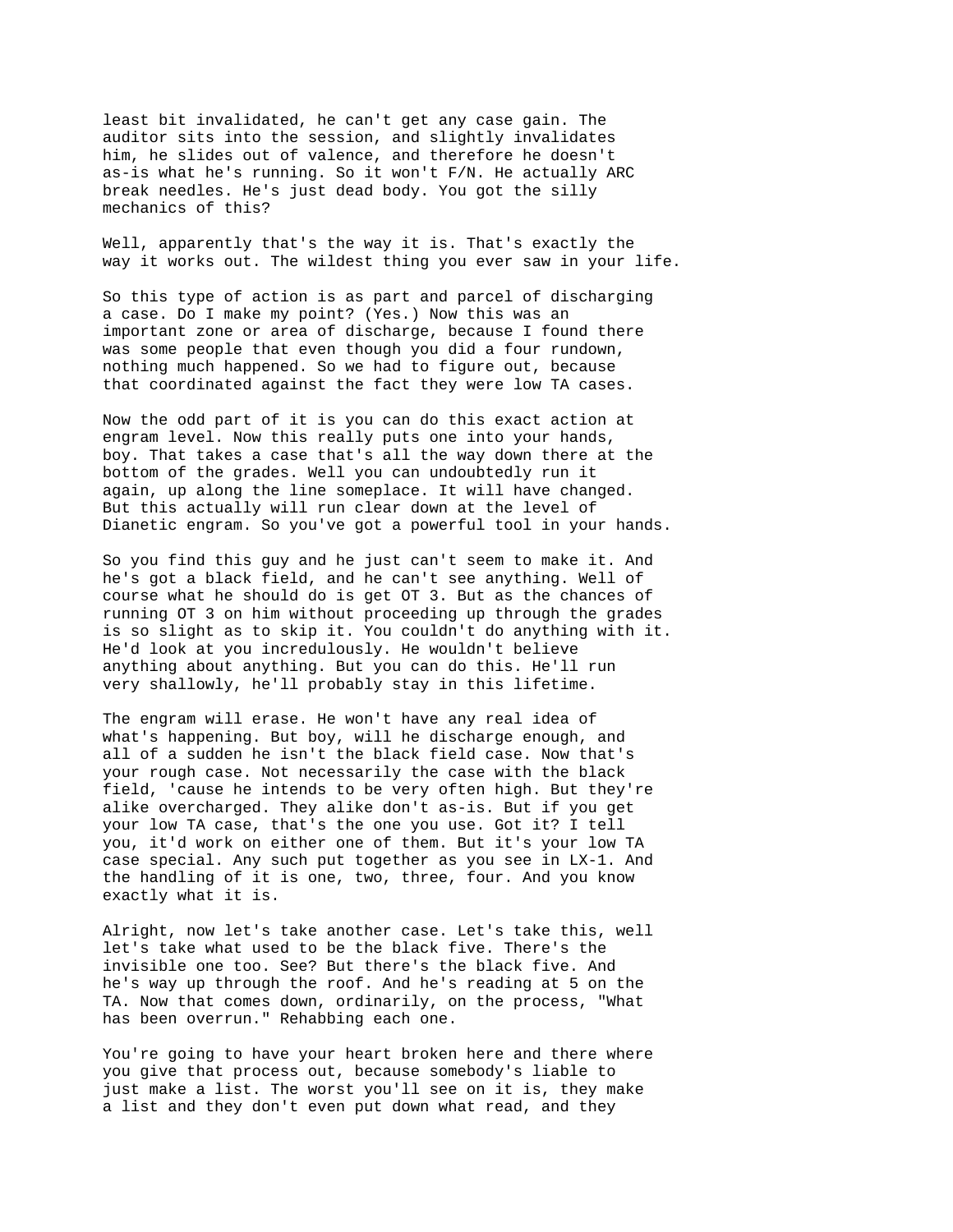don't rehab any of it. And they've made you your list. You could even explain it to some guys and say, "Now look. You list what has been overrun this way. What has been overrun? It is not a legitimate listing question, it merely gives you an assessment. It's a sort of a, of a horrible thing, which lies between listing and nulling and assessment. See? It's neither fish nor fowl. It is simply an auditing question which you happen to write the answers down on. That's all." You could do the same thing. You could write the answers down to level zero. See? And, you'd find one agreed and another agreed, and it wouldn't come out to one item. 'Cause it's not a listing auestion. But you can use this.

So, the PC is asked, "What has been overrun?" And then he lists, and he gets a long fall.

Maybe he lists the first one, and it doesn't read at all. So you don't touch it. And then, long fall, "Alright, very good. Peeling potatoes." You simply rehab peeling potatoes. And you know, I've seen the most complicated rehabs recently, and I suddenly remembered that the earliest rehab bulletins, and so on, have not been condensed and rewritten. There's too much tech in those things. Those, they contain the actual complete steps of a rehab, and a rehab does go that way, but it isn't that hard to rehab. It's just how often was he released on the subject is all you need for a rehab, and it goes F/N and that's it. So you don't have to follow those, those early, early rehab... Remember, those were back written just about the time I was synthesizing Power, and for the first time found that auditors had been overrunning F/Ns. And experience since that time has brought more data to view, and the data which we have brought to view is simply that it is only necessary to ask them the number of times they went release while doing something. And they F/N. particularly if you make them count up the times. It's very simple.

So you could, you could actually overrun rehabbing if you get it too complicated. And the only reason people don't rehab, and why it had to be trickily rehabbed, is because the rehab itself was hard to deliver to the PC. So it's been very simplified. "How often were you released?" See? Count the number of times. "How often were you released that didn't F/N?" Or, Were you released? Didn't F/N on that, so count the number of times. And a guy counts the number of times, and all of a sudden you get an F/N and that's it. And it's an elementary action.

Now while you're doing that you have to watch it, 'cause there's one thing that you don't at this time do, is you have to watch it to make sure that your TRs remain in. You watch it.

Because you see, you could rehab operations or something like this, and get an ARC broke needle on it, and not notice it. But an ARC break needle's very easy to establish. Because you've got bad indicators with it.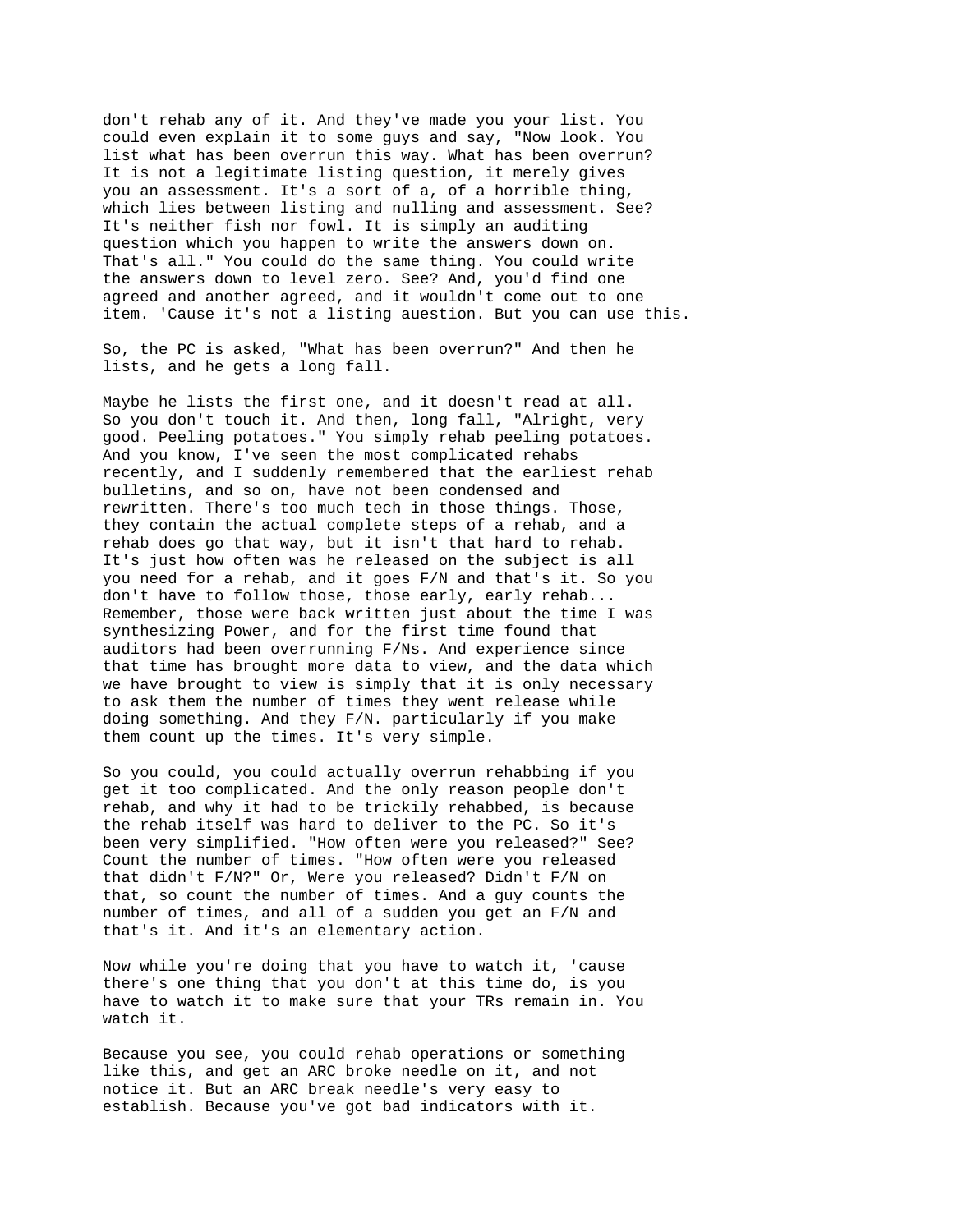Alright, rehab bad indicators with it. Why just ask if there's an ARC break or something, in connection with this subject. It's as easy to do as that. And, you put in the Ruds before the release. And it then flies. And the actual mechanism which you're using is, if you, you know, it won't rehab or something like this, and the F/N is an ARC break needle, there's trouble here. Some kind or another. Just put in the Ruds on the subject. And that's quite allowable, because it's on that subject, so it limits it.

Now when you try to put in the Ruds, if you put in the Ruds generally, something like this, made me cough to think about it. If you put in the Ruds, something weird like this, "In living... You know, "In living... before, before living, was there an ARC break?" Enough to make anybody cough.

Now this is a silly one. See? You see, you could ask the guy in any limited way. So in the taking, in the taking of ether; he's an ether sniffer or something. And it won't F/N, something like this. And you could ask him, "Well, in the taking of ether was there any ARC break or something like that?" Because you've limited it. And actually what you'll do is put in the ARC break, and so forth, and you'll get your F/N probably on the ARC break. To hell with the ether, it probably doesn't have any F/N in connection with it. Do you follow? So that you can slide and get yourself sideways out of a rehab by putting in the Ruds in the vicinity of that rehab. You got it? So you don't get caught in a trap of having a no F/N. I know it's, it's rather... It's, is it a going to?

I tested this out one time on the subject of death. Well it was obvious that any mass existed because there had also been a release. It's true, because it makes a sort of a GPM. Freedom, trapped. Do you see? It's a sort of a GPM sitting along here. So anyplace a guy's got a lot of mass he must be comparing it to a release. So in any area of mass there's a release available.

Somewhere in it. Now it takes considerable glib auditing skill to all of a sudden say, "Da da da da, been released, and so forth?" "Well yes." You get a fall on it. The only reason it's hung up is there's also a release in it.

You ask this fellow, "Well now, you say you were taking kerosene for kicks", and then it releases, and the needle doesn't move and nothing happens, and no, no there isn't anything to that. It's all the same. Well don't try to force through a release, 'cause there is none. There's gonna have to be some needle action, but if there's mass there there's also a release there.

You can ask yourself if this guy is so stuck in the stuff, how does he also get to here? 'Cause he is in PT. He is in present time. Well how'd he get here? Well he must have moved out of what he was in. See, that, that's quite, quite obvious. So of course if he moved out of what he was in he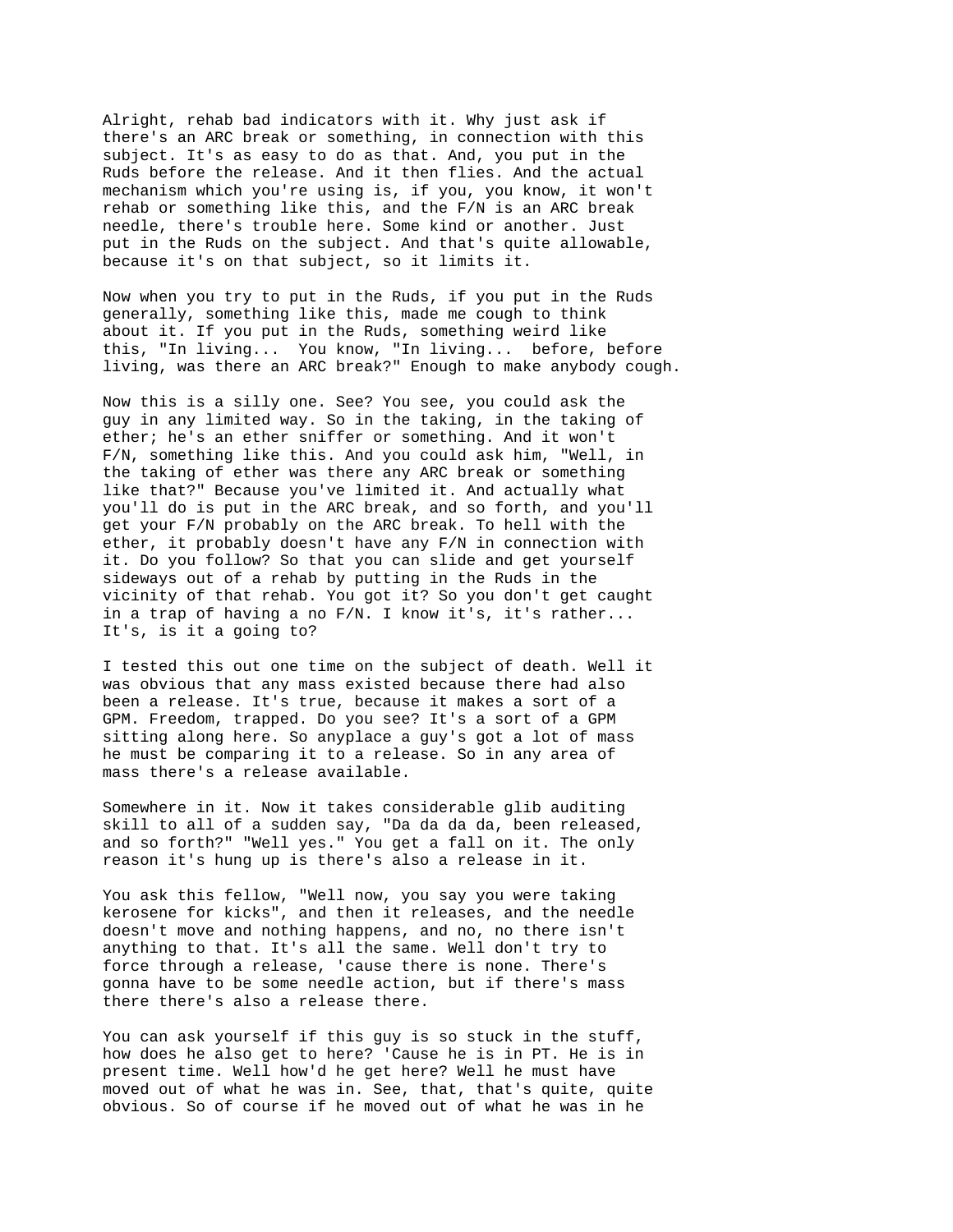was stopping it, because it was overrun, as I gave you in the last lecture, so he has the mass, which he's got a stop on it. But remember he's still here, he isn't there. So obviously you can find a release point. Do you see? There's nothing much to this actually. But if you sweat at it too hard you get him up to stopping it. And you can get the stop point and then it won't release, and the TA will go up. So it's a rather slippery action.

So you count the number of times, or something like that, and you don't sweat at it very hard.

If it won't release it won't release. And you're going to run into this sooner or later. Find somebody who won't release.

Now there is a way that you can still get a release on it. You say, "Well did you take anything earlier on the track that was similar to kerosene?" "Oh yes, yes. We used to take balderdash in the old days. I just remembered. Yes." F/N. "Thank you." You can get yourself out of that one. Because the overrun is so overrun, that the releases are no longer available in it, don't you see? But these few well chosen approaches to the subject give you a road out.

So, we do what has been overrun. Anything he'd list can be rehabbed. If it reads it can be rehabbed, because he's no longer stall with it. So there is a release point which is registered in it. All you got to do is make it do its' release point again, and he'll come off the obsessive stop.

He'll cease to mock it up.

Now if it's driven down to an ARC break needle by this it will be because there's roughness in the session, normally. But you can now put in the Ruds with regard to it, or the session, and it'll rehab. And if it just won't rehab at all, then you just think, "Well what was similar to kerosene earlier on the track?" And you can rehab that, and that will rehab kerosene. Do you understand? That's a very simple action. You've probably been amazed to sit there and watch those F/Ns happen so fast. Well it is a tribute to your smoothness as an auditor. But you're going to have a grade 2, a Class 2 trying to do this for you, and so forth. He will really be sweating. And he'll be saying, "But how could it?" You know? "What if it doesn't? What if I don't get an F/N on it?" That will be the question which you will be having to answer. And the answer is, "Well you better had." And you just tell him to ask for, if it was and how many times. And if he can't do it, to cease and desist the session at once and knock it off. On the first one. Don't let him go through twelve of them. If he can't do it he can't do it.

But the mechanism of it can be so exaggerated, and there can be so much data on it, you know? Wow. You have to have the idea however there is such a thing as mental mass. The mental mass is there because it's hung up on the track because of a GPM. The guy did get out of it.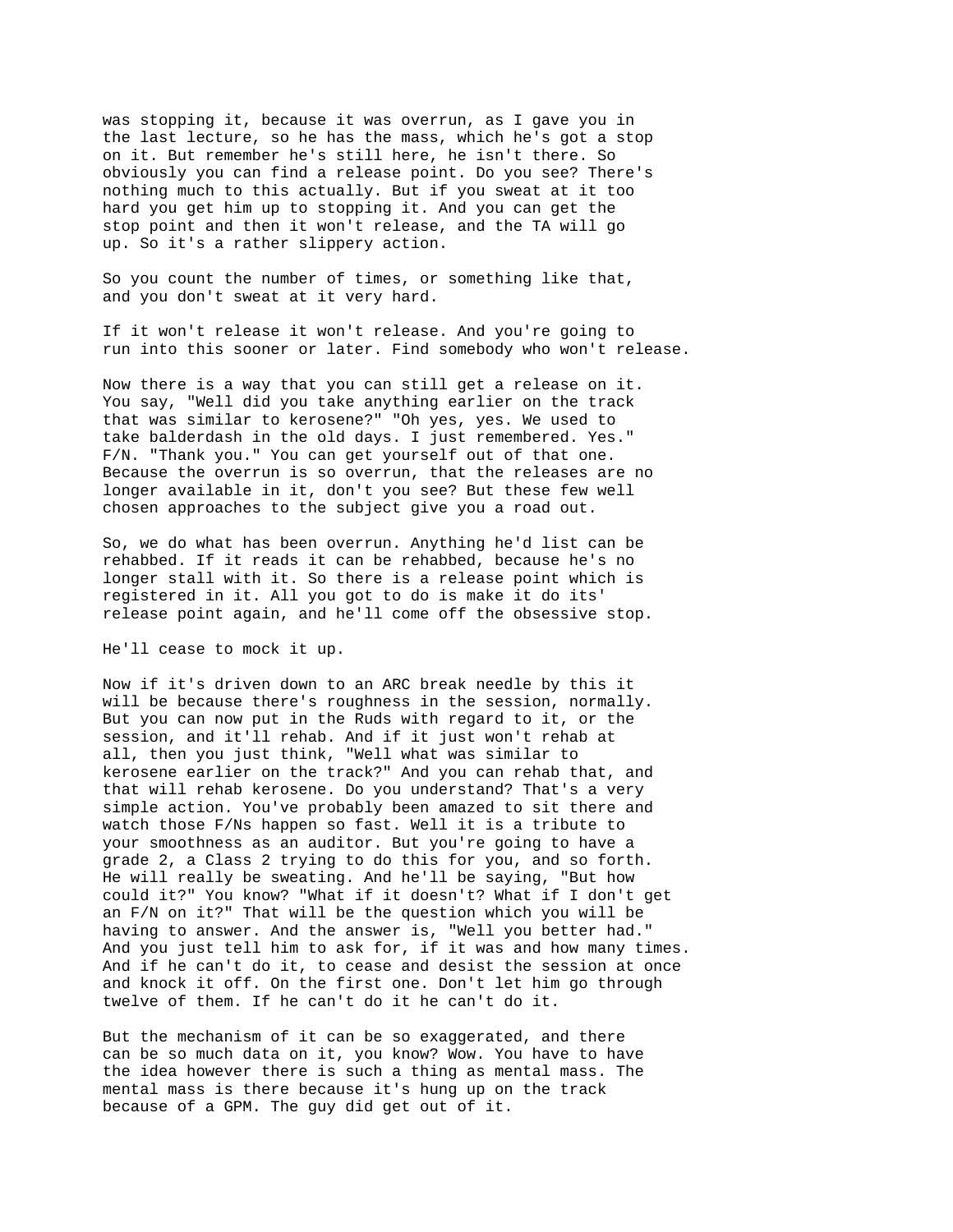One, he was released before he got into it, and two, he was released when he got out of it. And in the middle of it someplace he may have been released a half a dozen times. because of it. You see? So it's the chances are there's several releases available. And all of those get him off the kick of stopping it. And it sort of occurs to him, "Hey wait a minute. I got out of that. Therefore, why mock it up to get out of?" What you do is unstabilize it.

The electric eel characteristics of a thetan are plus and minus. You knock out the minus, the pluses go, you knock out the plus, the minus'll go. Well he's not going to get out of it because you want him out of it. The reason why there's mass there, it's hung up with the release. See? He, he's got it because he got out of it. But the got out of it, don't you see, is the plus-minus of a GPM. It's like they throw the R-6 pictures. All the R-6 pictures are in black and white, which hang him up, see? Pink and green, hang him up. So you get your opposite numbers, your opposite color wheel. And it tends to hang him up. Loud and quiet, high and base, see any opposite. Then you'll find out the whole nomenclature and actions of implants and everything else is based on plus and minus. For some reason or another they hang together. So you got a plus and you got a minus. So you can knock out the minus, or you knock out the plus, the other one'll go to hell.

So the guy is hung with a mass, you knock out the release, and the mass vanishes. Do you see? That's actually the only mechanic you're working with.

Fellow says, "Well I don't know, I'm in R-6 and I see only these colors, you know? There's green ushers, and there's pink audience, and the things are turning pink, green..." And so forth. You say, "What's pink?" And the picture will dim. His attention is spread on both pink and green. See? Just get him to look at pink. And the green will vanish, and there goes the pink. You should know this mechanic, because it's one of the simple mechanics of the mind. I ran into an engram which was silver and black. Very interesting. Silver and black, half and half. Which made up white, black type of action, one against the other.

Now space and solid also makes a plus and minus. Space and a mass. You see, this can be strained at fantastically to make things hang together one way or the other. So there's always releases available, and in this whole subject of overrun, when you run "What has been overrun?", there's one of these doubles. You don't even have to ask for it, if the guy'll tell you what the half of it is, you're asking for the release. Well he's been concentrated on the mass. You ask him for the release and that is, you ask him for the moments he didn't concentrate on the mass, and to that degree, with relationship to the mass, you've moved him on the time track. So the mechanic of it is more simple than was imagined originally. He didn't have to think of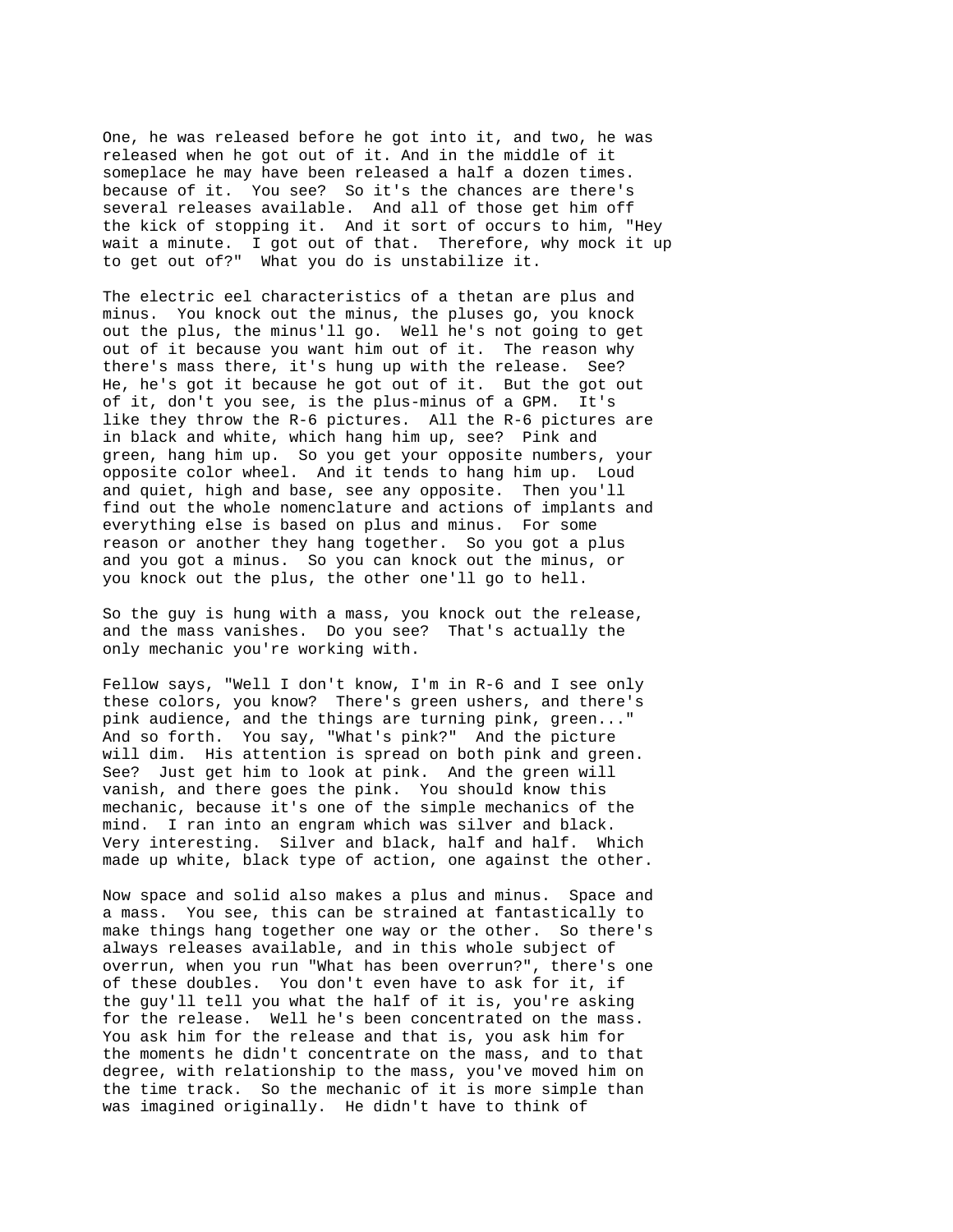anything, really, to give him a release point. It's just all the auditor did the whole thing.

So anyway, the net result of this is, that you have a lot that you can do. Now after the guy's gone along, I mean in C/Sing you've got a lot of it. When a guy's gone along in auditing for six and a half months, and he hasn't had a session for that length of time, and he comes back in again, and his TA is up and so forth, the probability is that there's an overrun in between. And "What has been overrun?" is a completely unlimited process. You're just trying to find out what can we rehab on the case. So the guy puts the item down, the item reads, the auditor rehabs it. Do you see? "What's been overrun?" "Weighing fish baskets." "Very good. Alright, is there a point of release on your weighing fish baskets?" "Oh yes." F/N. "Alright." "Oh yes." No F/N, "How many times?" "Ff ff ff ff, one, two, three, four, five, six, every night. Every night there was a moment of release, I would leave work." F/N. "Thank you." So you're getting off those overruns, one right after the other.

So, discharging the case with anything that would handle throwing him out of valence, it's your LX-1 approach, and they can do more than one of those. That's your low TA, that, he R/Ses easily by the way. A low TA case also R/Ses easily. And then your high TA, your high TA is overruns, and it is vital that you rehab them. Now your normal TA, your normal TA might be just nasty tempered or something. But he is readily solvable. Readily solvable. But you still might have to discharge this. So setting us a PC to have the grades run gives a gain on the grades, the like of which you never heard of before. Wheee!

Now it's a shame to see somebody use the grades to take the TA down, or something dumb like this. Oh, I've seen it done. I've seen it done. It's a shame to see somebody who has come through the grades, and all he's handled is his current PTP. He's actually worried about getting back to Keokuk, and all you see in the grade responses is "Getting back to Keokuk." "I could talk about getting back to Keokuk, my wife will worry if she gets back to Keckuk," it's a service facsimile, "I could make people wrong by not getting back to Keokuk." So the case isn't set up. So you can always get an estimate, not on a personality analysis, but you can always get an estimate. The length of time in session, the thickness of the review forms, and so on. And the number of actions which you take is proportional to the numbers of actions which have had to be taken. It's a direct coordination. So you know immediately it's a resistive case.

Now some people are going to resist like mad, having a resistive case run on them, because they thinks it's an evaluation. So you can call it a special case. But it doesn't mean anything. It just gives you something else to run. And in a great many of these cases they won't solve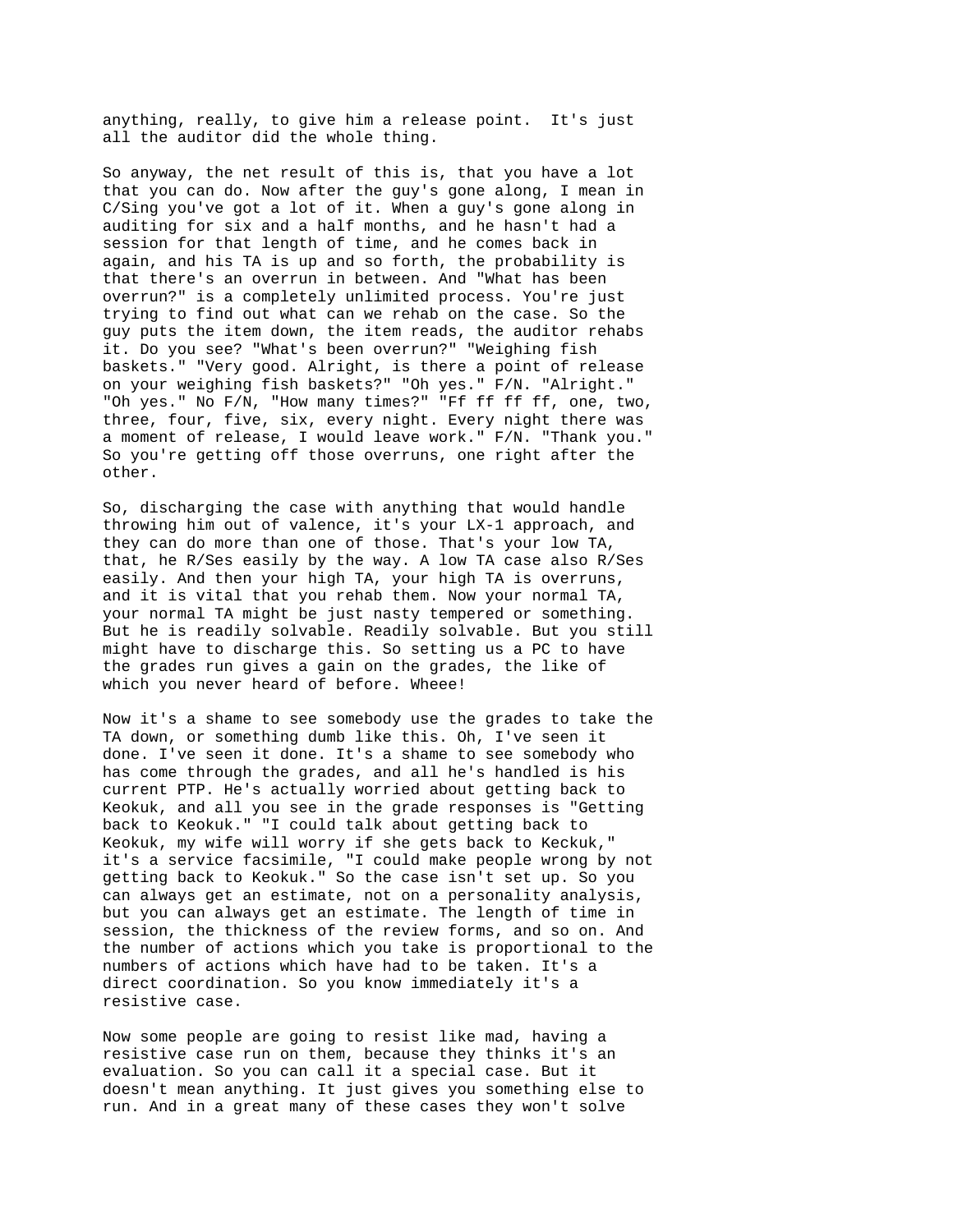even vaguely before you pound right through on that resistive case. That's your real resistive case.

Boy when you do the assessment on that thing, and it says "former therapy", fall, fall, fall, fall, fall. You're liable to find something on the order of, when you're dealing with the public at large you're liable to find wild ones. Nothing can... Guy's in scientology in fairly good shape, but boy you can find some wild ones in people walking in off the street. They, after every session they have to go see their priest to get their throat cut, or something, you know, it's a crazy business. You know? They can't have, sometimes only learn about it. They can't have a session on Saturday because then that's when they go to see their orthodoptrist or something. And you say, "Who's this?" And then you find out he goes to a person who puts his feet in a machine and turns on a bunch of electricity in order to straighten out the bones.

And this is the general somatic which you've been trying to handle on the case. So you can get some weird ones going. And they are interesting. And you can get very involved with these people. But actually he's doing something else, he's mixing therapies. That's for sure. But when you find these things are out, why you can correct them one way or the other.

But when you get right down to handling the actual C/S of the run of the mill case, the only thing you're trying to do is get enough charge off so that it can run the grade, and then boy, will it make a gain. And there's several ways you can do that. I haven't enumerated all the ways that you could do it, but they're equally simple. They're all the simple idiot order of things. Like you do a little assessment, you prep check it. You take things like, well items connected with his profession. Do an L-1 on it. Now what determines what you do on it is relatively the mood you're in. You say, actually I'm not gagging with it because there is a determination on the thing. One of the reasons you prepcheck the thing as it comes through, one of the reasons why you prepcheck it as it goes through is one, the action is easy to do and it's totally unlimited, and you feel that the item is suppressed or is pushed down. The reason you do an L-1 is you feel that he's upset about it or ARC broken concerning it. You got it? There is, there is a reason behind the two things. I'm giving you a gag, I should be careful of my gags.

Now. But they're simple things. And they can apply to anything. Now you've got, in the, there are several things which have won out well. Trying to pull a missed withhold by force and duress and so on, is very often, winds you up in the soup. Very now and then, because you may be going up against a low TA case, invalidation involved gives you R/Ses all over the track. Or something dumb like this is liable to occur. Did it ever occur to you to prepcheck the missed withholds? They'll come out just the same. You discharge it to a point where the guy is willing to look at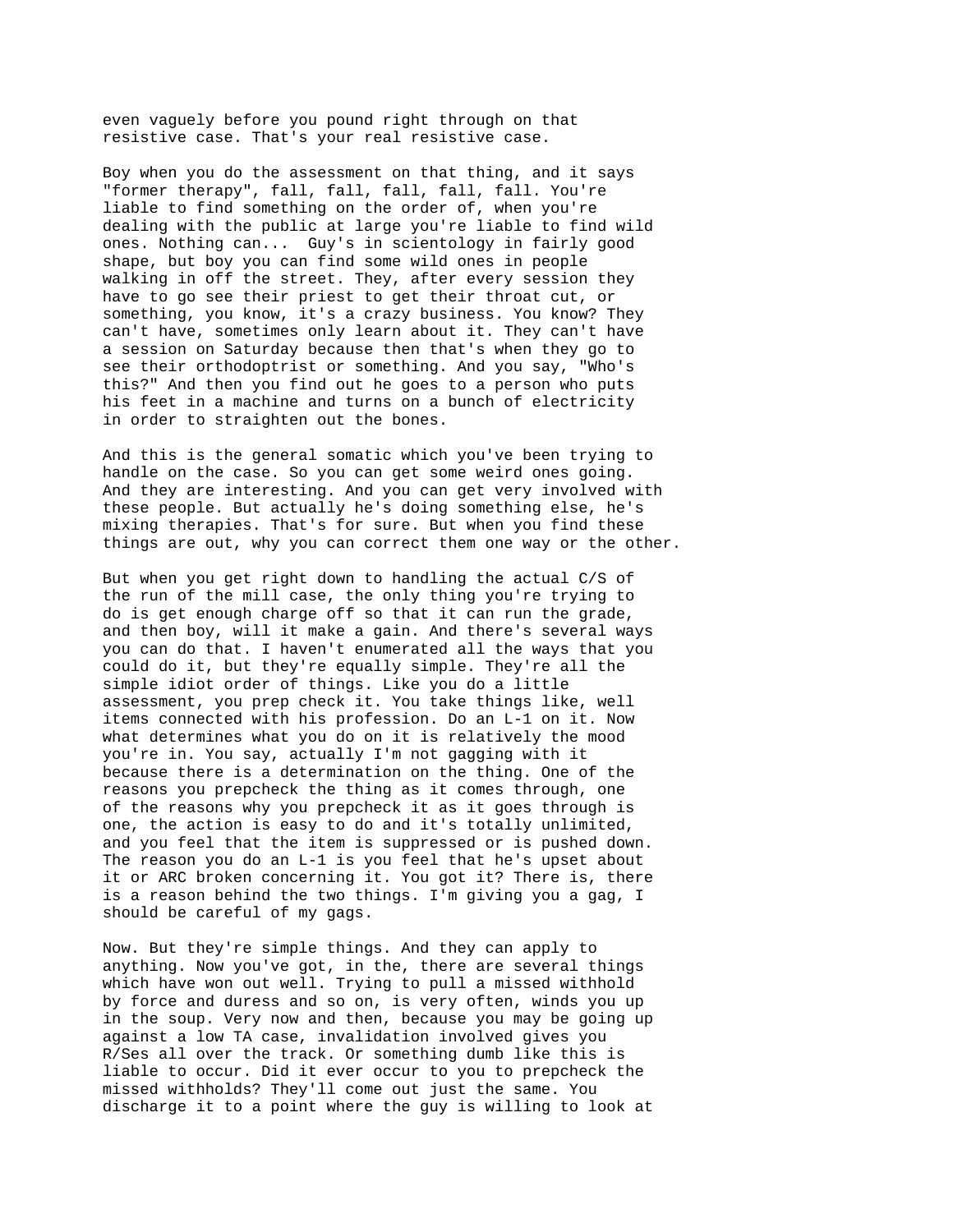it, because he's sort of out of valence on the whole subject.

So your best answer to hard to pull missed withholds that you can't get out, and that sort of thing, your best answer to it is actually a prepcheck, rather than an auditor pushing him up against the wall with a pistol. And a prepcheck works very well on it.

Your upset conditions are ordinarily best handled with a, upset conditions are best handled in ordinarily actions, with an L-1. Or some species of list like an L-1.

It can be handled in two ways. One, while the PC is upset in the session, it can actually be assessed by general assessment to one item, which you then give the guy as what is wrong with him in the session. That actually can be handled that way. To handle a session ARC break that you don't seem to be able to get to first base on. That can be handled that way. And that was actually its' first reason for design. Couldn't talk to the PC anymore, but you could still assess it. And you could go tearing down the line, get the one that was left reading, indicate the by-passed charge to the PC, and you with just absolute magic, the pc'll just cool right off. That can be handled that way, can be handled in auditing with an "On or in sessions has...", and then just take that line and clear it. Take the next line and clear it. Take the next line and clear it.

Take the next line and clear it. Those are the two methods of handling an L-1.

You can always take any list and assess it. Now the one thing that is adventurous to do is to assess a green form. That has proven very unsuccessful. A green form is very successful. It's handled itsa, earlier itsa. On cases that do not have very many remedy B's or anything like that, they haven't had S and D, something like this, they are connected to a suppressive or something, such hatting of that is best handled by an S and D with a W. with your withdraws, unmock, stop assessment. Which one is it, and then you do that remedy B. Now, and that's done by listing and nulling, of course. I said an S and D. It's done by just listing and nulling.

Now your remedy B. if environment beads, if a guy hasn't had too many of them, and so on, your best bet at environment and so on, is, in actual fact, a remedy B, new style, and what you've got for your student who can't seem to dig it, is to find out what the hell subject he's trying to dig while he's trying to study Dianetics and Scientology. It works like a bomb. You have to find the former subject and what is misunderstood in that. In other words, the study remedy B.

Now you can also take the Dianetics remedy B and you can run it on an psychologist. And if you're ever gonna teach him anything you damn well better had. And you handle it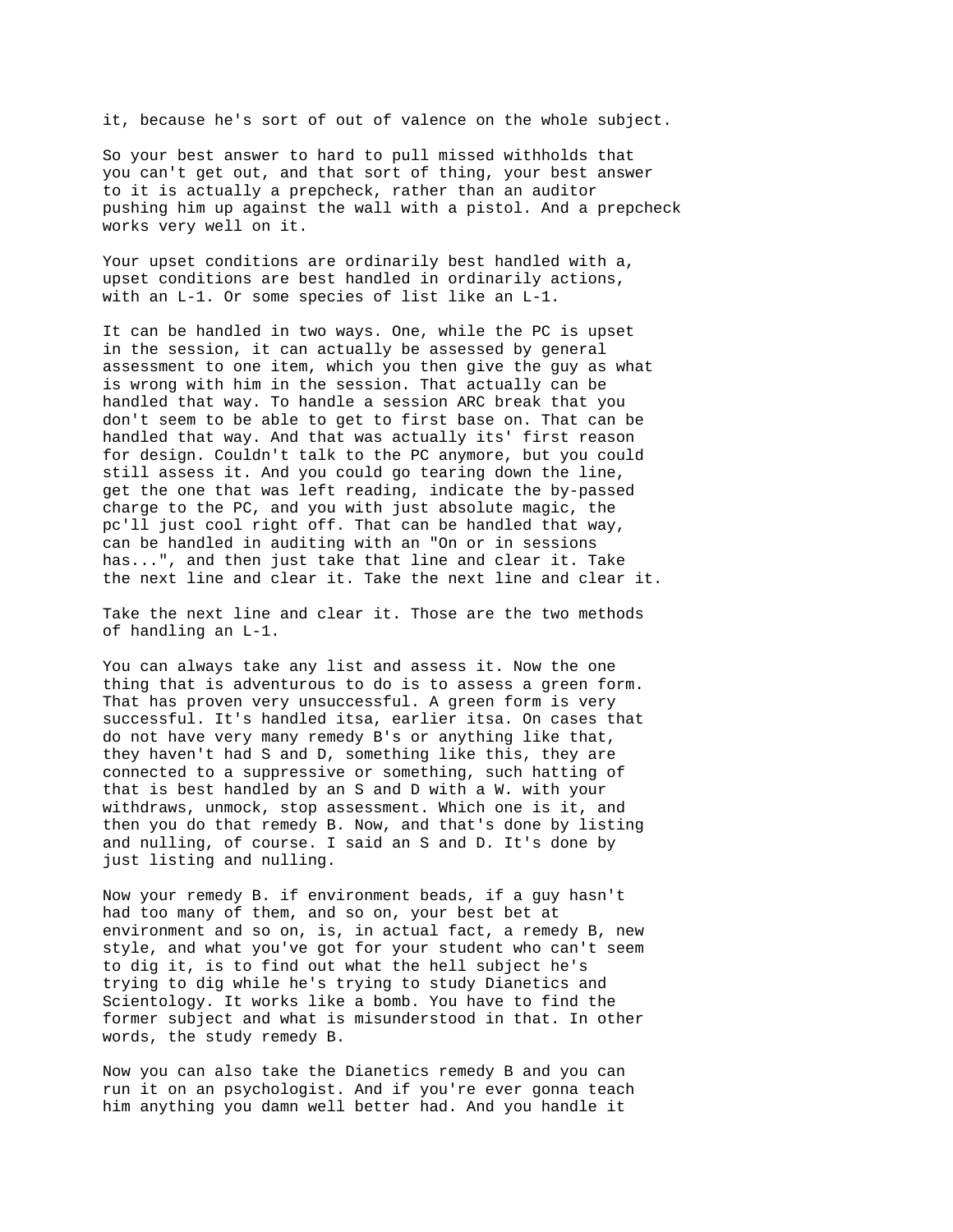the same way. This doesn't seem to, this hasn't been too heavily stressed, but you could take "In psychology... ", do you see? Why, "Who or what's been misunderstood?" Something like this.

Then you take that item and you're past, but you wait a minute. We're already handling the guys' past. No, no the guy's got some earlier subject than psychology. See, there was some earlier subject already hung him up. So you could say, "In psychology who or what's been misunderstood?" And you'd get an item and then that straightens out the subject for him. A sort of a remedy A with regard to psychology, you see? Or you could make it a remedy A, and you get something, and you get an answer, and then you list for the earlier subject. It was earlier in psychology, and then you can find out what was misunderstood in that. So there's several ways you can play this cat. It's all the same thing, it's all the same action. So that we take a psychologist, he comes in. He's unable to understand what we're doing, he can't dig it any way or whatsoever. You can run a remedy A, as though he's studying psychology. Do you see? And get his misunderstood off the field of psychology. And then he can study this. But that didn't work. So you do the deeper one. Do you understand?

Now, your rule in case supervision simply follows this. Is, the reality of the case is proportional to the amount of charge off. You want to undertake, if possible, the simplest possible action. Undertake the simplest action available and don't undertake the deeper action until the simpler action has proven ineffective. And then you've still got a shot in your locker.

Now the next thing about it is, is all cases going in to review, or something like that, should be run on some such formulization as a green form. You'll never find out what's wrong with him.

But you'd have to teach people to run the whole green form with no lists, before you could trust them with it. Otherwise you're gonna run us fabulous numbers of remedy Bs, fabulous numbers of S and Ds, get into all kinds of fire fights all over the place. Do you understand? You'll get over-reviewing, only because there's listing on the green form. Do you follow? Then you don't ever permit anybody to ever send anybody over and say what Qual should do with them. No. Do you understand? I mean, some organizational executive cannot send the whole staff in for sea checks. Cannot send the whole staff in for disagreement checks. Cannot send the whole staff in for, you got it? To hell with that. 'Cause it causes the case supervisor infinite trouble. He's got more cases to straighten out now than you can count. So you've had given too many sec checks.

So therefore, you make it a firm rule that nobody can order Qual to do anything, and then to do that then you have to hold Qual to a green form. And then you'll have to force